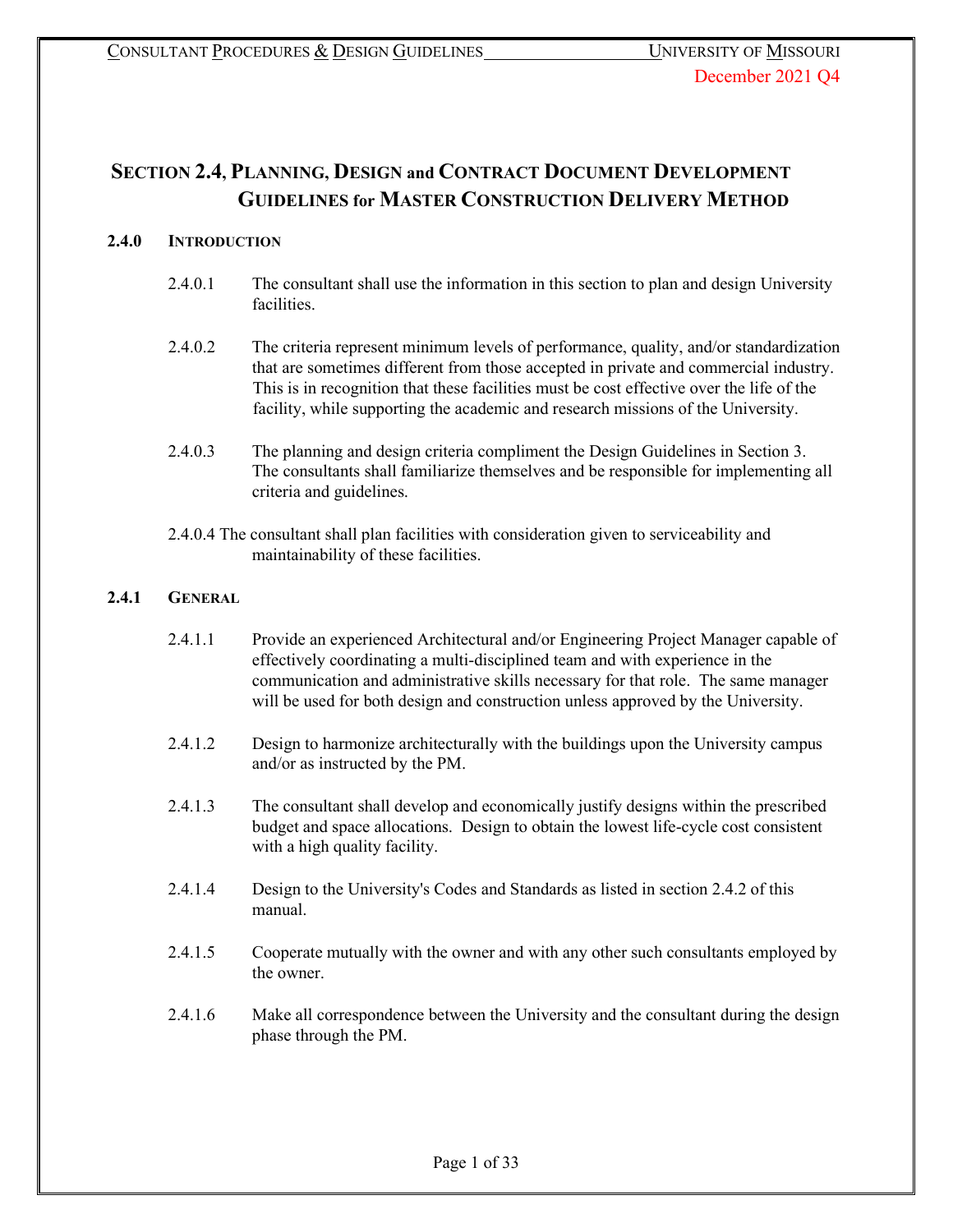2.4.1.7 Identify construction alternates to be included in the design as additional to base bid design. The University typically includes construction alternatives to protect the budget.

# **2.4.2 BUILDING CODES AND STANDARDS FOR UNIVERSITY FACILITIES**

- 2.4.2.1 Basic Building Code Policy
	- 2.4.2.1.1 All University facilities shall comply with the International Code Council [ICC] Codes.
	- 2.4.2.1.2 Codes and standards required by accreditation agencies, such as the Joint Commission for Accreditation of Hospitals (JCAHO) will also be used unless the ICC requirements are more stringent.
	- 2.4.2.1.3 In the event that special design features and/or construction systems are not covered in the ICC codes, the applicable edition of the National Fire Protection Association [NFPA] family of standards and/or the NFPA 101 Life Safety Code shall be used.
	- 2.4.2.1.4 The UM FPD web site contains a list of the versions of the codes and standards that are applicable for the current calendar year.
- 2.4.2.2 **Codes** that apply to University design & construction.
	- 1. ICC International Building Code and reference standards
	- 2. ICC International Fire Code
	- 3. ICC International Plumbing Code
	- 4. ICC International Mechanical Code
	- 5. ICC Existing Building Code (for Repairs, and Level 1 & 2 alterations only, with preapproval from the AHJ)
	- 6. ICC International Fuel Gas Code
	- 7. ICC International Swimming Pool and Spa Code
	- 8. NFPA 13 Installation of Fire Sprinkler Systems

9. NFPA 14 Standard for the Installation of Standpipe, Private Hydrants and Hose Systems.

10. NFPA 20 Standard for the Installation of Stationary Fire Pumps for Fire **Protection** 

11. NFPA 45 Standard on Fire Protection for Laboratories Using Chemicals 12. NFPA 51B Standard for Fire Prevention During Welding, Cutting, and Other Hot Work

13. NFPA 70 National Electric Code (NEC)

14. NFPA 72 National Fire Alarm Code

15. NFPA 90A Installation of Air Conditioning and Ventilating Systems

16. NFPA 110 Standard for Emergency and Standby Power Systems

17. NFPA 150 Fire and Life Safety in Animal Housing Facilities

18. ADA Standards for Accessible Design (DOJ)

19. NFPA 101 Life Safety Code (as noted in 2.4.2.1.3 above)

20. American Society of Mechanical Engineers (ASME) Safety Code of

Elevators and Escalators A17.1 and other codes as adopted by The Missouri Division of Fire Safety, Elevator Safety Unit.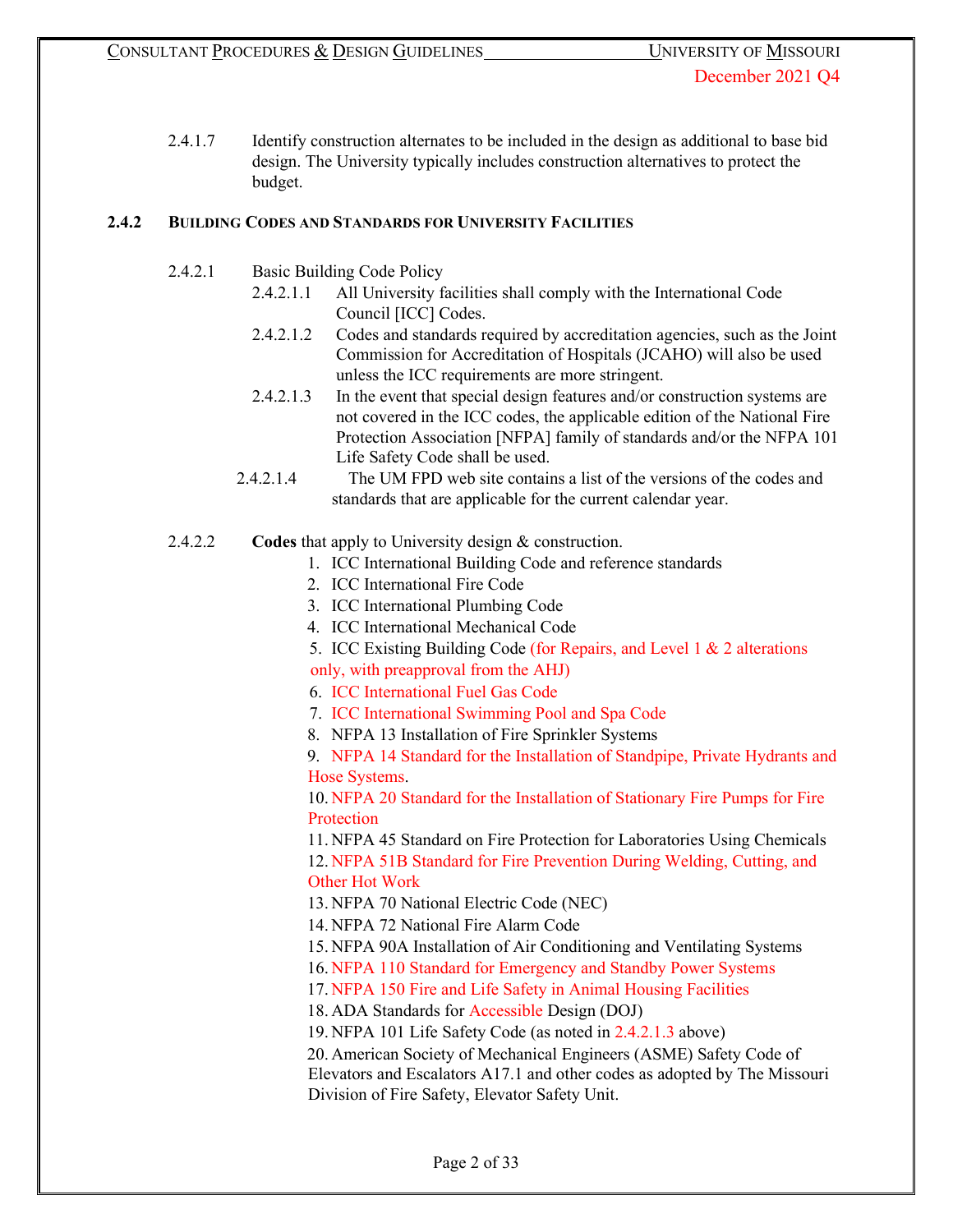2.4.2.3 **Standards** that apply to University design & construction.

- 1. National Fire Protection Association (NFPA) standards
- 2. Missouri Standard Specification for Highway Construction, Missouri State Highway Commission
- 3. American Concrete Institute (ACI)
- 4. American National Standards Institute (ANSI)
- 5. American Refrigeration Institute (ARI)
- 6. American Society for Testing and Materials (ASTM)
- 7. Underwriter's Laboratories, Inc. (UL), Federal Specifications
- 8. National Electrical Manufacturers Association (NEMA)
- 9. Williams Steiger Occupational Safety and Health Act of 1970 (OSHA)
- 10. American Society of Heating Refrigeration & Air Conditioning Engineers (ASHRAE)
- 2.4.2.4 Automatic Fire Suppression Systems. All new buildings will be designed with automatic fire suppression systems throughout. Exceptions to this requirement may be granted by the UM Director of Facilities Planning & Development for facilities such as garages, temporary facilities, etc. Work to existing facilities will be designed to meet code. However, it is highly recommended to provide automatic fire suppression systems as a part of major renovation projects.
- 2.4.2.5 The Authority Having Jurisdiction [AHJ] as referred to in the building codes is the UM Director of Facilities Planning & Development, University of Missouri System. All requests for the AHJ will be made through the Project Manager to the UM Director of Facilities Planning & Development.
- 2.4.2.6 Code Change Administration
	- 2.4.2.6.1 Changes to the ICC Code will be implemented by the January 1 following issuance. Changes to the NFPA, and other listed standards, will be adopted similarly as the ICC code. Revisions to ADA Standards will be implemented immediately.
	- 2.4.2.6.2 Projects with Design Development approval will not be required to incorporate subsequent code revisions, with the following exceptions:
		- (1) Projects where construction does not begin within 18 months of approval of design development documents or within 12 months of approval of final construction documents will be revised to incorporate subsequent code revisions.
		- (2) Changes, which significantly improve the access, health, and safety of building occupants, will be incorporated into all projects.
	- 2.1.2.6.3 The University will notify Consultants engaged in University design work of any code revisions in writing. The Consultant shall promptly advise the University Project Manager of any implications of a code revision to the design work. Any resulting abandoned work resulting from a University code revision may be eligible as an additional service under the Consultant's agreement.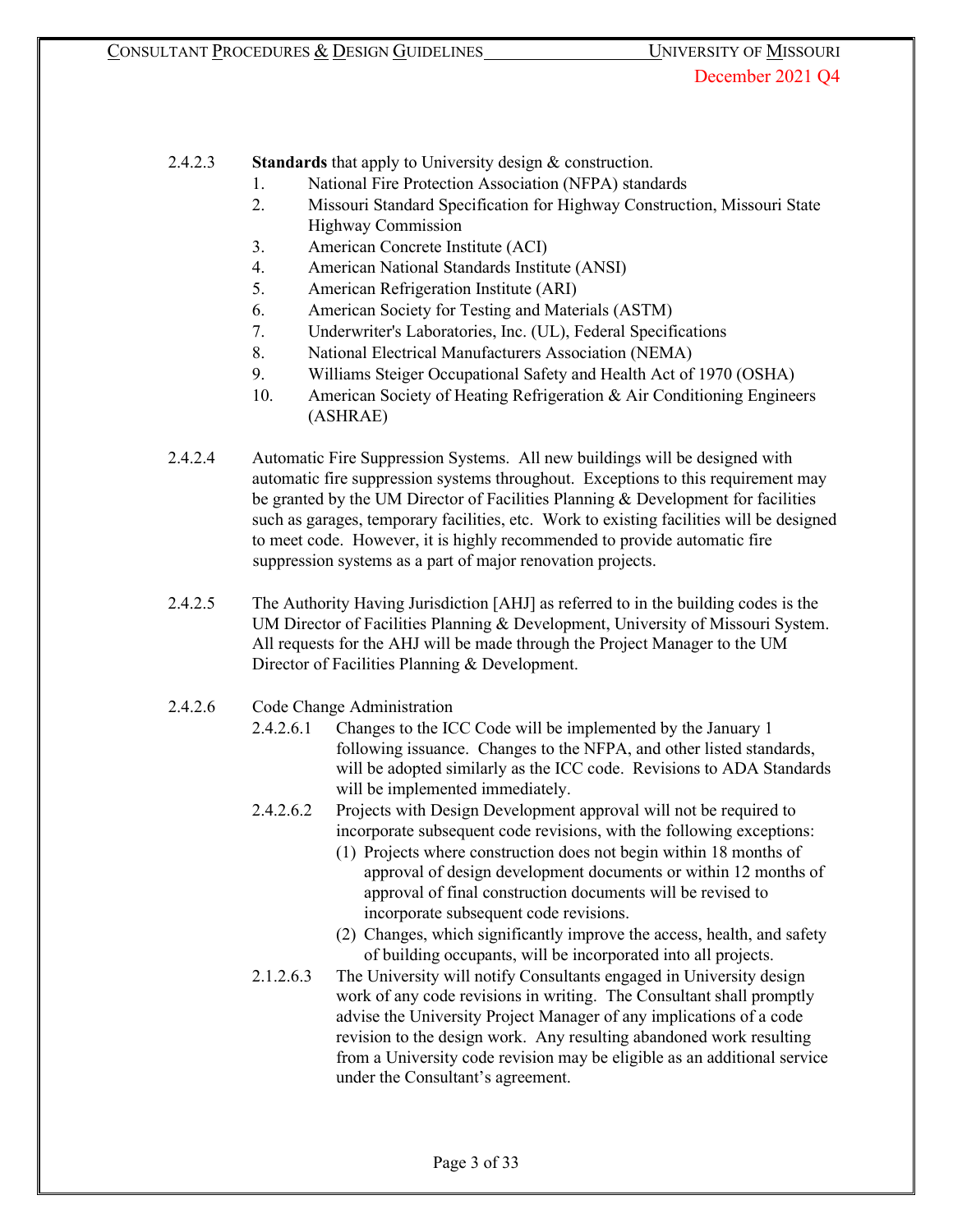2.4.2.7 The University's general policy is not to deviate from the adopted codes. Consultant must certify in writing on the contract document that the project has been designed in compliance with the University codes, see section 2.4.6 Contract Documents for additional information.

# 2.4.2.8 Variance Procedures

- 2.4.2.8.1 Consultant must request approval of any code variances in writing through the University Project Manager (PM) to the UM Director of Facilities Planning & Development. The University AHJ will issue a written ruling on all requests. A code variance request must include:
	- (1) An explanation of the situation, the applicable codes, and the reason why code compliance is not possible. Copies of referenced codes, informational sketches, drawings, calculations, and other supporting material should be attached to the request.
	- (2) A discussion and recommendation related to the impact on building use and occupant safety.
	- (3) A discussion and recommendation of equivalent systems available and cost implications of each.
- 2.4.2.9 Code Compliance Report
	- 2.4.2.9.1 All projects require a Code Compliance Report. The Consultant shall perform a project code analysis before the completion of design development, but preferably during the schematic design phase. As the design proceeds, the consultant shall update the code information. The UM Code Compliance Report may vary in size and detail depending on the size of the project. At a minimum it must include basic information about the project as it relates to the applicable building codes. The basic information required includes the following:
		- (1) Title Sheet with project name, number, location, list of consultants
		- (2) List of applicable codes
		- (3) Occupancy classification (describe separated or non-separated if mixed occupancy)
		- (4) Type of construction
		- (5) Building area (each story and total building area) and height (stories/feet)
		- (6) Whether fire sprinklers will be installed, and which NFPA sprinkler standard is being followed
		- (7) Whether incidental or accessory use provisions will be employed
		- (8) Allowable area calculations
		- (9) Means of egress information
		- (10) Fire resistance of structural elements
		- (11) Seismic Design Category
		- (12) Plumbing fixture counts and calculations
		- (13) ASHRAE 90.1 Calculations
		- (14) ASHRAE 62.1 Ventilation Calculations
	- 2.4.2.9.2 Other Code Compliance Report Requirements: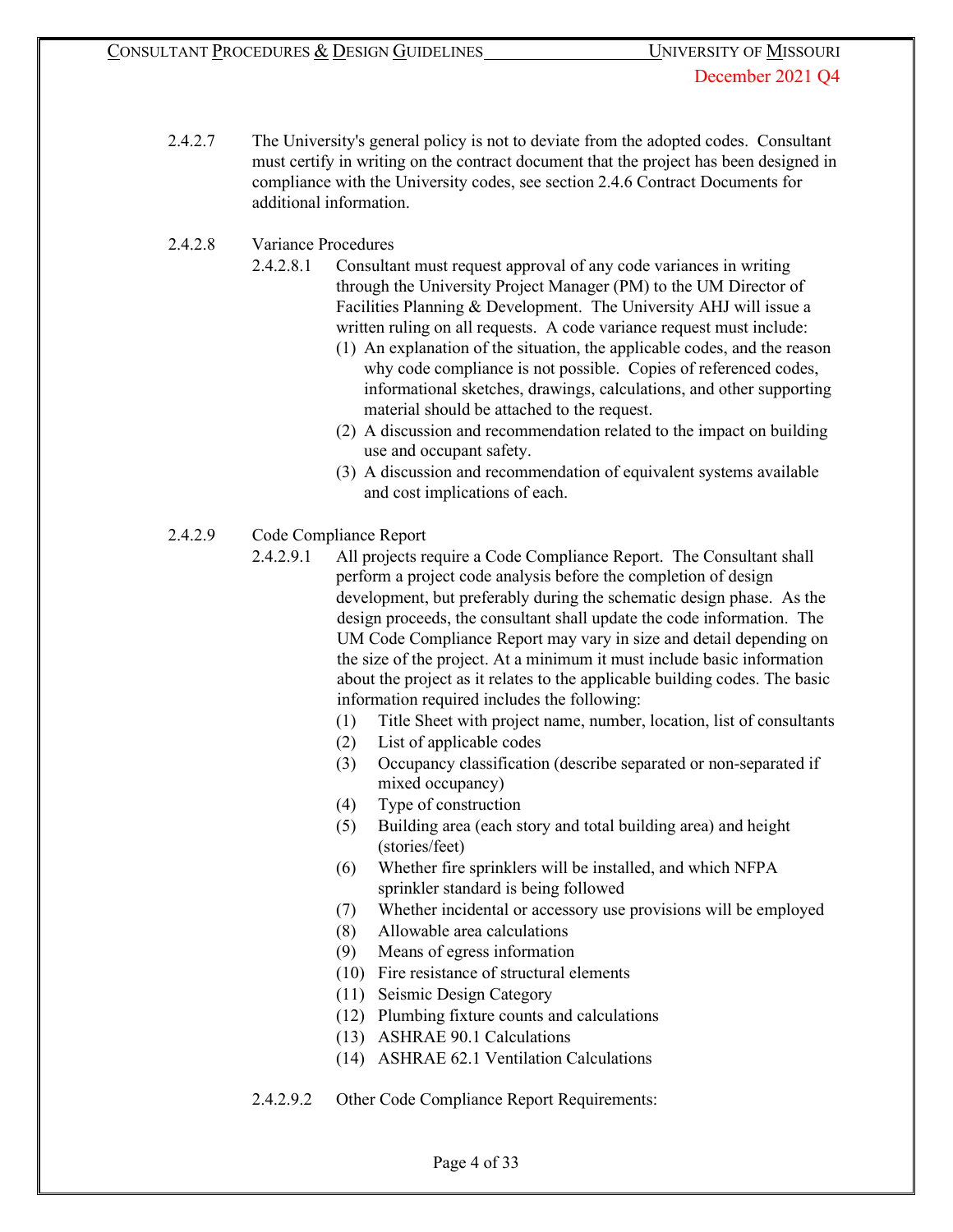- (1) In a mixed occupancy building, a floor plan showing the different occupancies in a building is required to describe the locations and treatment of the different uses. If the building is a separated occupancy building, the ratio calculations required by the code should be provided. For a non-separated occupancy building, the allowable height and area calculations for the most restrictive occupancy must be provided to support the design.
- (2) Means of egress information includes the location, construction, size, and character of the means of egress. Every floor and all rooms and spaces must be shown on egress floor plans. Occupant loads and how they were determined must be provided. Show the number of occupants passing through egress components to confirm the egress capacity. The common path of egress and travel distances must be shown on the egress plans.
- (3) Fire-resistance rating construction requirements for the building based on the type of construction must be provided. If the means of egress includes fire-resistance rated construction, the ratings and locations of these components must be shown on the egress plan.
- 2.4.2.9.3 All calculations shall include all design assumptions.
- 2.4.2.9.4 The code analysis will note any potential nonconforming construction. The Consultant may employ a Code Consultant to augment their design team. Failure of design work to meet the established University basic building code will result in redesign at no cost to the Owner.
- 2.4.2.10 The University may employ an Independent Code Consultant to review designs for code compliance. This does not relive the Consultant from responsibility to design to code. On major projects, a follow-up code analysis will be performed on design development and contract documents submittals.

# **2.4.3 BASIS OF DESIGN**

- 2.4.3.1 General
	- 2.1.3.1.1 The Basis of Design shall be an electronic document created in Adobe Acrobat which contains the pertinent sections as listed in this subsection. The Basis of Design is intended to be a repository for documentation relating to the design of a project. Therefore, not all items will initially be covered, but will be added as appropriate during the design process. Sections to be contained in the Basis of Design are listed below and described in this section:
		- (1) Description of Construction
		- (2) Project Schedule
		- (3) Project Cost
		- (4) Code Analysis
		- (5) Energy and Sustainability
		- (6) Life Cycle Cost Studies
		- (7) Design Calculations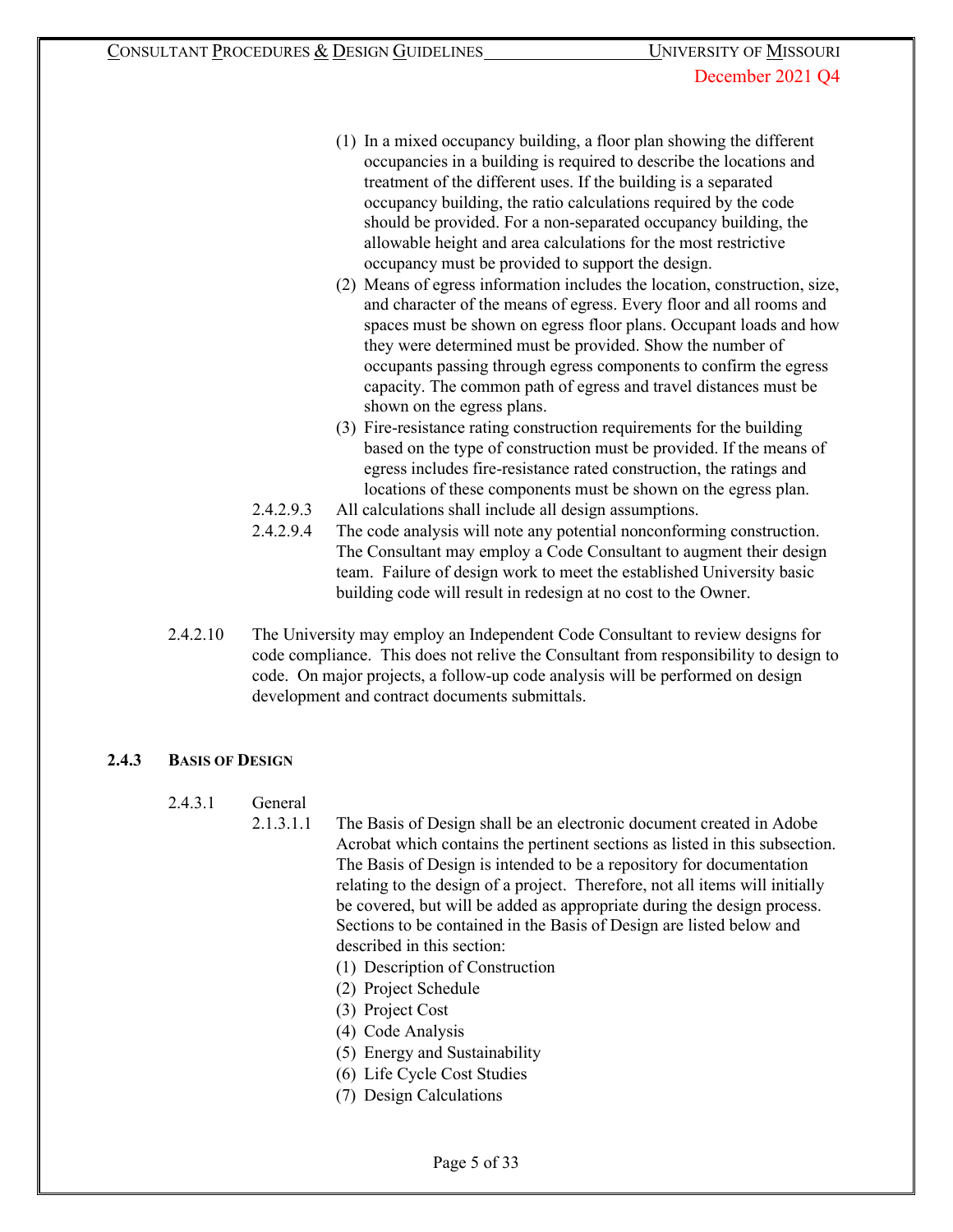2.4.3.1.1 Each of the sections above should be updated, where applicable, at each submittal phase of the design documents. Changes in the basis of design shall be noted and dated to document the change. References to emails, correspondence, or meeting minutes shall be used.

# 2.4.3.2 Description of Construction

- 2.4.3.2.1 Provide a one to two page Executive Summary summarizing the size and scope of the project including general programmatic information identifying programs and activities.
- 2.4.3.2.2 Provide background information describing the intent of the project as described and agreed to by the campus. Describe other parameters affecting definition of the problem, such as master planning issues, existing structural limitations, and site conditions. Typical subheadings might include Project Background, Space Program, Planning Issues and Design Objectives.
- 2.4.3.2.3 Include a table of assignable square footage that clearly illustrates the proposed assignments of space. Column headings similar to those shown below should be used.

| Department/Type | Current       | Proposed Assignments |     |       |
|-----------------|---------------|----------------------|-----|-------|
| of Space        | Assignments * |                      |     |       |
|                 |               | Renovated            | New | Total |

- 2.4.3.2.4 Description of construction. Provide a description of:
	- (1) Architectural Systems including interior and exterior finishes
	- (2) Structural Systems
	- (3) Plumbing Systems
	- (4) Mechanical Systems
	- (5) Electrical Systems
	- (6) Fire Protection Systems

# 2.4.3.3 Project Schedule

- 2.4.3.3.1 The project schedule should be developed as part of the initial proposal of the University's consultant and updated and expanded as the project develops. Typical milestones might be:
	- (1) Programming
	- (2) Schematic Design Submittal
	- (3) Design Development Submittal (multiples if required)
	- (4) Construction Document Submittal (multiples if required)
	- (5) Proposal Pricing
	- (6) Notice to Proceed
	- (7) Complete Commissioning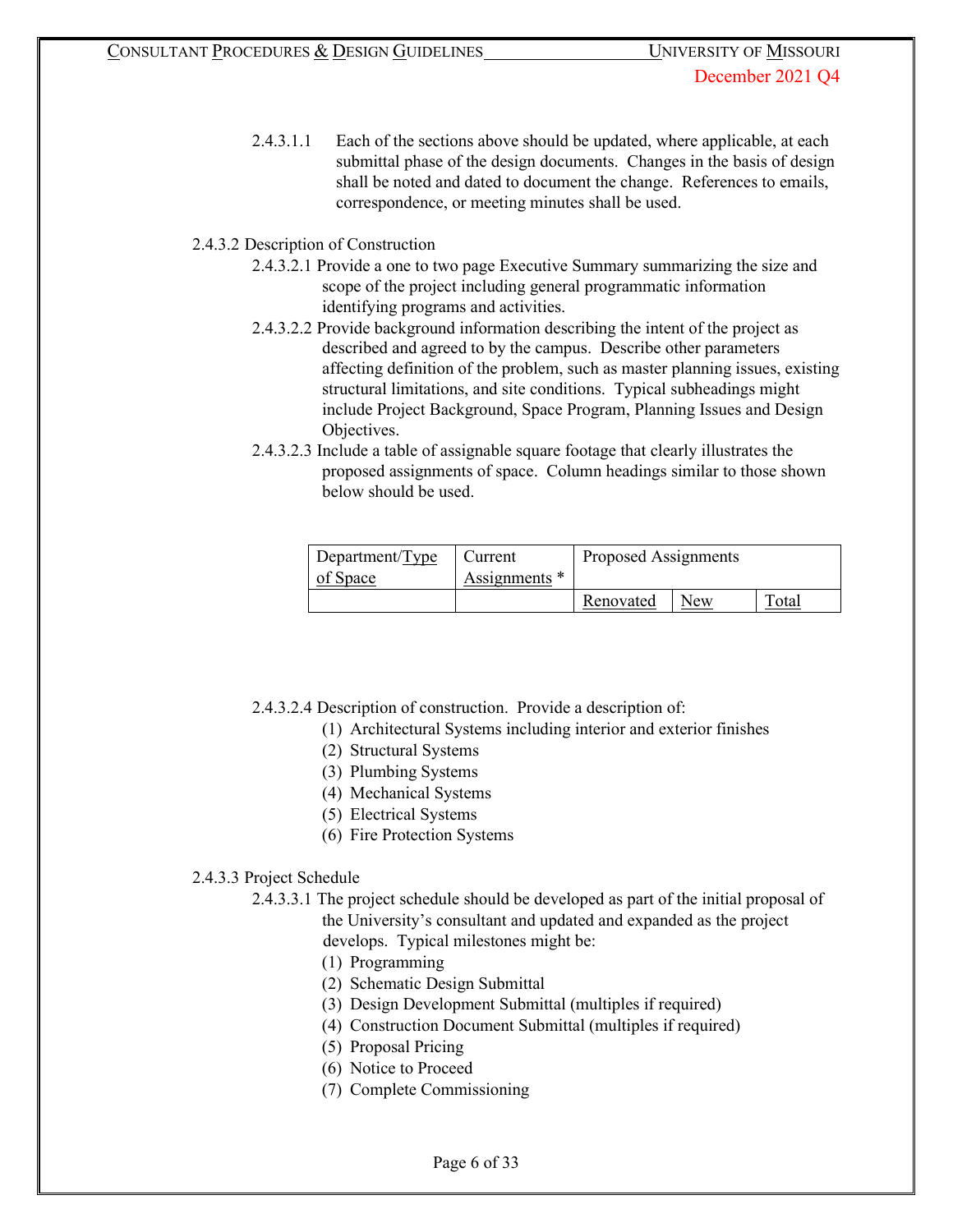- (8) Substantial Completion
- 2.4.3.3.2 The consultant will provide either a final logic bar chart schedule or a narrative for the project construction and identify any items in the critical path. The schedule will identify any long lead building components to complete the work.
- 2.4.3.3.3 Each phase should show the actual time used by the consultant, submittal dates of review documents, and review meeting dates.
- 2.4.3.3.4 Show Construction Phasing in the project schedule.
- 2.4.3.3.5 If other dates are needed such as commissioning completion dates, environmental approvals required, or other issues, they should also be included.

## 2.4.3.4 Project Cost

Progressively more detailed construction estimates will be submitted as documents are developed. The final estimate will become the basis for the University project cost estimate to be used at bid opening. The estimates will include separate estimated costs for any construction alternates included in the bid documents but not part of the base bid.

## 2.4.3.5 Code Analysis

The Code Compliance Report should be included in the Basis of Design Document.

## 2.4.3.6 Energy and Sustainability

- 2.4.3.6.1 Minimum energy conservation requirements are specified in this section. Facility designs should also include energy conservation features beyond what is required by energy conservation standards where those features can be economically justified from a life cycle cost standpoint. Principal considerations are first cost, operational cost, maintenance cost, climatic conditions, site configuration, building orientation, building functional arrangement, building envelope, and mechanical systems as applicable to minimize the use of fossil fuels.
- 2.4.3.6.2 The consultant shall develop an energy conservation report for each new building, building addition, or renovation:
	- (1) When total energy consumption is expected to exceed the 500 million BTU per year or the building is larger than 10,000 gross square feet
	- (2) Included as a part of the schematic design, where final selection of energy conservation features is made
	- (3) Updated during the design development and contract document phases
	- (4) For new buildings, additions, or renovations of existing buildings where total energy consumption is less than 500 million BTU per year. An energy conservation report is not required unless requested by the Project Manager (PM).
	- (5) An energy analysis comparing at least three (3) different alternatives is required
- 2.4.3.6.3 Evaluate and document compliance with the edition of ASHRAE Standard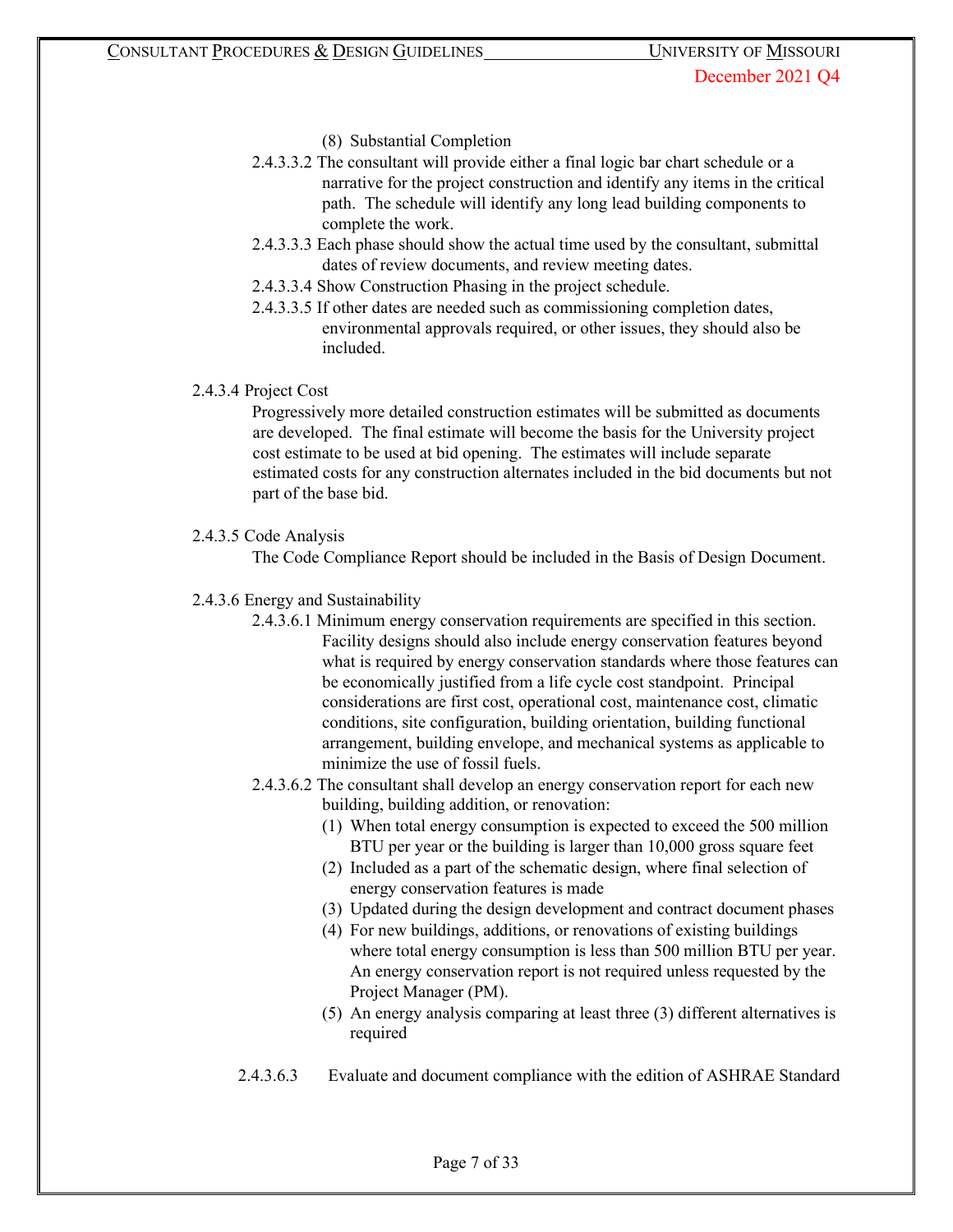90.1 listed in the current [list of applicable codes and standards](https://uminfopoint.umsystem.edu/media/fa/management/facilities/docs/UM%20Code%20List.pdf) [o](https://uminfopoint.umsystem.edu/media/fa/management/facilities/docs/UM%20Code%20List.pdf)n the University's FPD website.

- (1) Compliance must be documented at the conclusion of, design development, and contract document phases. Compliance may be documented using USDOE's COMcheck software where the approach is prescriptive or trade-off within the limits of the COMcheck software.
- (2) If compliance is done using a performance approach or features not available in COMcheck, then appropriate computer software listed below must be used.
- (3) If compliance is not achieved, then redesign is required.
- 2.4.3.6.4 The following computer programs are approved where required by the compliance approach selected:
	- (1) BLAST
	- (2) DOE-2
	- (3) TRACE 700
	- (4) CARRIER HAP
- 2.4.3.6.5 Energy conversion values, from 10 CFR Part 436 are:

| Electricity                           | 3,412 BTU/KWHr           |
|---------------------------------------|--------------------------|
| Fuel Oil $(\#2)$                      | 137,000 BTU/gallon       |
| Natural Gas                           | 1,030 BTU/cubic feet     |
| Liquefied Petroleum Gas (LPG) propane | 21,560 BTU/pound         |
| Coal                                  | 24,500,000 BTU/short ton |
| Steam (80% boiler and 15% line loss)  | 1,390 BTU/pound          |

2.4.3.6.6 Design Conditions by campus:

| (1) | MU, S&T, UMSL:                                                                     |                                        |  |  |
|-----|------------------------------------------------------------------------------------|----------------------------------------|--|--|
|     | (a) Summer: $95^{\circ}$ F db, $77^{\circ}$ F wb $(78^{\circ}$ F wb for $100\%$ OA |                                        |  |  |
|     |                                                                                    | systems)                               |  |  |
|     |                                                                                    | (b) Winter: $-1^{\circ}$ F db          |  |  |
|     |                                                                                    | (c) Energy Analysis: St. Louis data    |  |  |
| (2) | <b>UMKC</b>                                                                        |                                        |  |  |
|     |                                                                                    | (a) Design Conditions same as Columbia |  |  |
|     |                                                                                    | (b) Energy Analysis: Kansas City data  |  |  |

2.4.3.6.7 Specific criteria listed in this manual supersede both ICC and ASHRAE requirements.

# 2.4.3.7 Life Cycle Cost Alternatives

Provide Life Cycle Cost Alternatives as directed by the Project Manager.

## 2.4.3.8 Design Calculations

2.4.3.8.1 Provide a design summary documentation in an indexed report format with all assumptions and references stated. Include: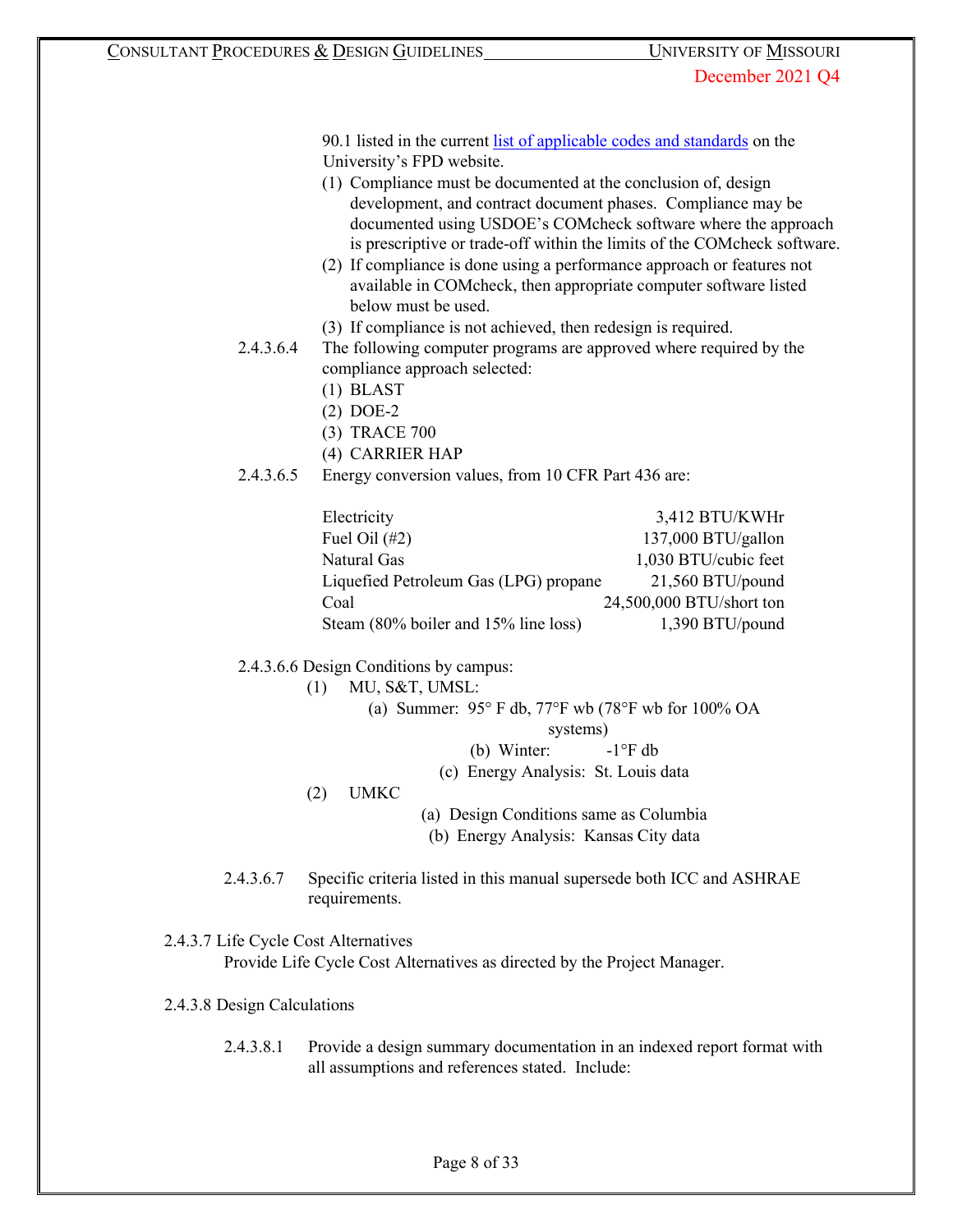- (1) Architectural design calculations (including occupancy classifications, type of construction, fire resistive ratings, exiting calculations, allowable building height and area, toilet fixture calculations and any unusual provisions or exceptions applicable to the project). Refer to Submittal Requirements for more information.
- (2) Structural design calculations (including live load, roof load, snow load, wind load, lateral soils load and seismic load calculations. Also include any unusual provisions, special loads or exceptions applicable to the project). Refer to Submittal Requirements for more information.
- (3) Civil design calculations (including storm drainage, sanitary sewer, domestic water service and any unusual provisions or exceptions applicable to the project). Refer to Submittal Requirements for more information.
- (4) Mechanical design calculations (including building loadings, equipment sizing, steam pipe stress analysis, annual energy usage and any unusual provisions or exceptions applicable to the project) Building load calculations shall be done using the programs listed in the performance approach method for ASHRAE Standard 90.1 compliance. Refer to Submittal Requirements for more information.
- (5) Electrical design calculations (including fault current calculations, transformer loading, circuit sizing, building energy usage and any unusual provisions or exceptions applicable to the project). Refer to Submittal Requirements for more information.
- (6) Basis of design equipment and material information (e.g. catalog material, charts, tables, performance curves, etc.). Refer to Submittal Requirements for more information.
- 2.4.4.8.2 Where applicable design calculations shall be cross-referenced to Code Analysis section of the Basis of Design.

# **2.4.4 STANDARD FLOOR AND ROOM NUMBERING**

2.4.4.1 Floor Plans Room Numbering and Usage

Consultant shall provide floor plans showing room usage and a space for room number to PM who will provide room numbers to consultant to include on drawings.

# **2.4.5 BUILDING AREAS DEFINITIONS**

- 2.4.5.1 Gross Area
	- 2.4.5.1.1 Gross Area is the sum of the floor areas of the building included within the outside faces of exterior walls for all stories or areas having floor surfaces. Gross area is gross square feet (GSF).
	- 2.4.5.1.2 Calculate gross area by measuring from the outside face of exterior walls, disregarding cornices, pilasters, buttresses, etc., which extend beyond the wall face. Gross area includes basements (except unexcavated portions), attics, garages, enclosed porches, penthouses, mechanical equipment floors, lobbies, mezzanines, balconies (inside or outside) utilized for operational functions, and corridors, provided they are within the outside face lines of the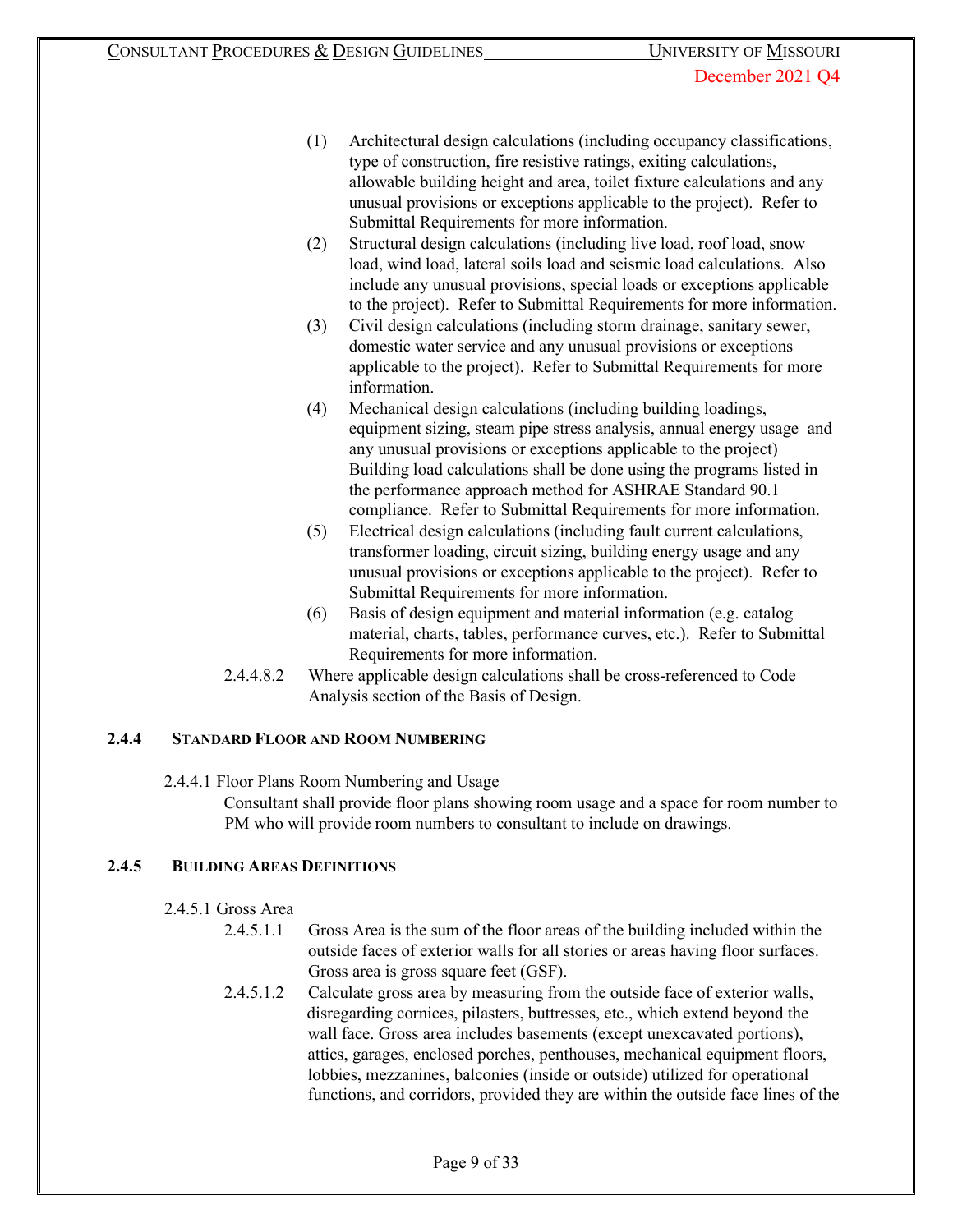building. Stairways, elevator shafts, mechanical service shafts, and ducts count as gross area on each floor through which the shaft passes. Exclude open courts and light wells, or portions of upper floors eliminated by rooms or lobbies rising above single-floor ceiling height.

# 2.4.5.2 Net Assignable Area

- 2.4.5.2.1 Net Assignable Area is the sum of all areas on all floors of a building assigned to, or available for assignment to, an occupant, including every type of space functionally usable by an occupant (except spaces defined as custodial, circulation, mechanical, and restroom areas). Net assignable area is assignable square feet (ASF).
- 2.4.5.2.2 Calculate assignable area by measuring from the inside finishes of surfaces that form the boundaries of the designated areas. Do not include unusable areas having less than 6'6" clear headroom. Include space subdivisions for offices, classrooms, laboratories, seminar and conference rooms, libraries, file rooms, storage rooms, etc., including those for special purposes (e.g., auditoriums, cafeterias, TV studios, faculty and student locker and shower rooms, maintenance and repair shops, garages), which can be put to useful purposes in accomplishment of the institution's mission. Deductions are not made for columns and projections necessary to the building.

# 2.4.5.3 Nonassignable Area

2.4.5.3.1 Nonassignable area is the building area that is not available for assignment to building occupants but is necessary for the general operation of the building. By definition, nonassignable area consists exclusively of the following: circulation, custodial, mechanical, and restroom areas. Calculate nonassignable area the same as assignable area.

# **2.4.6 Contract Documents**

# 2.4.6.1 General

- 2.4.6.1.1 There shall be no duplication between portions of the contract documents; all documents shall be complementary.
- 2.4.6.1.2 Contract documents shall be complete and ready for seals and signatures. Contract document originals will be sealed, signed and dated by the architect or engineer of record prior to printing of final documents.
	- (1) Exception: Documents prepared by a non-licensed specialty consultant such as a lab planner, food service consultant, etc are not required to be sealed. Verify with PM whether these drawings are required to be sealed.
- 2.4.6.1.3 All corrections to drawings and specifications identified during design development and subsequent intermediate reviews will be completed. Each design submittal phase will not be accepted until these corrections have been made and accepted. All code comments also must be addressed in writing and accepted by the AHJ.
- 2.4.6.1.4 The consultant, at the direction of the PM, will incorporate drawings that illustrate the location of any expected asbestos containing materials. The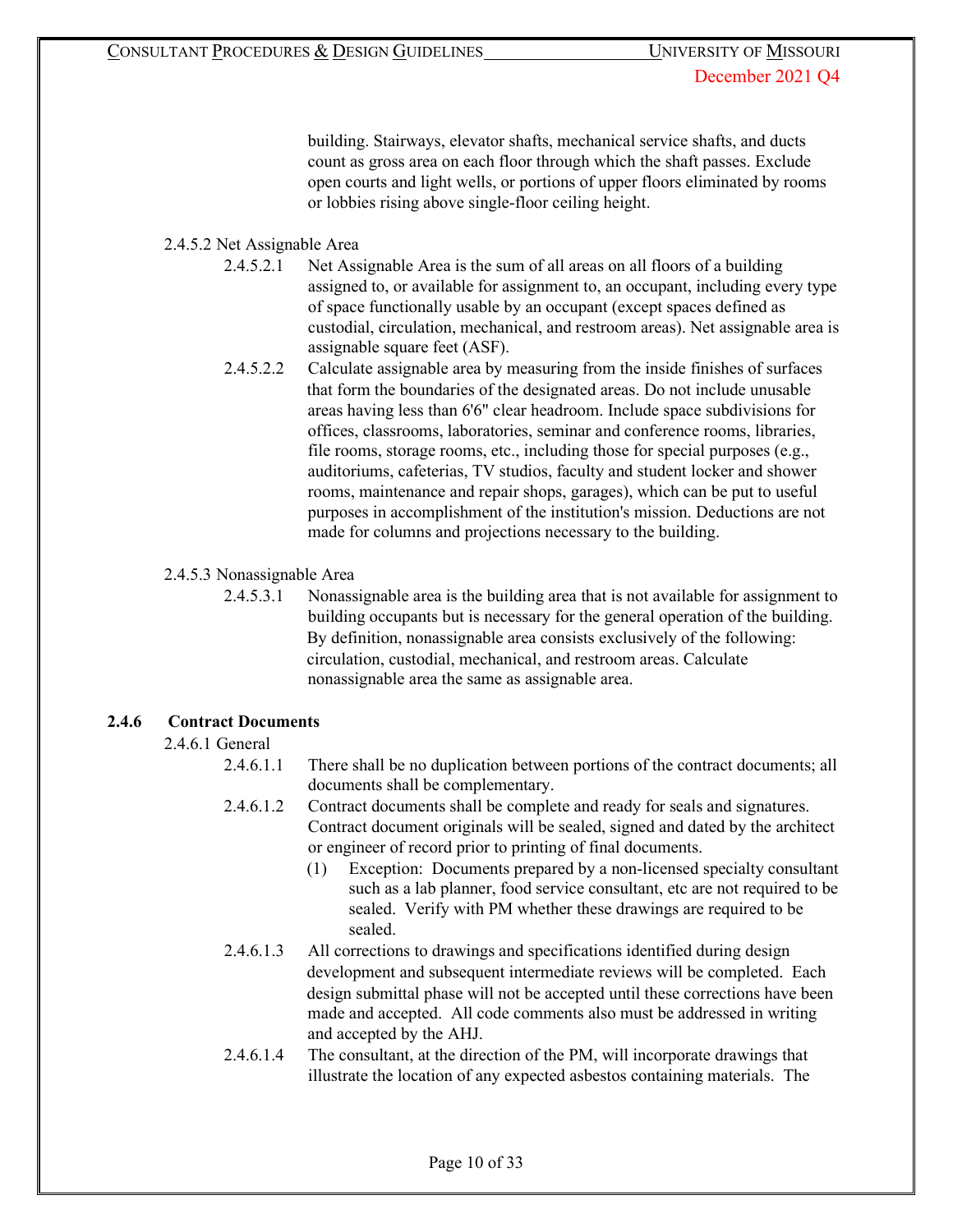consultant will not be responsible for the identification and removal of asbestos.

2.4.6.1.5 During the pricing phase, the consultant will reply to all inquiries relating to clarification and interpretation of the documents. These clarifications will be formally documented, and those that identify significant change or clarification will be documented by addenda.

## 2.4.6.2 Design Documents

- 2.4.6.2.1 General
	- (1) The term "Drawings" refers to the graphic portrayal of elements included within the scope of the contract documents.
	- (2) Do not include names of individuals on sheets. Only show organizations.
	- (3) Each drawing sheet other than the title sheet will display the following: (1) Issue date
		- (2) Title of the project
		- (3) An individual sheet title
		- (4) Alphanumerical number indicating discipline and sheet number
		- (5) Scale and North Arrow
		- (6) University Project number
		- (7) For pricing and construction sets the seal of a professional architect or engineer registered in the State of Missouri, signed and dated. The date on the seal applied by the registrant shall be the date the seal was applied to the drawing, not any other date. It shall be the responsibility of the registrant to apply his or her seal in a manner that meets all current rules of the [Board For Architects,](http://pr.mo.gov/apelsla.asp) [Professional Engineers, Professional Land Surveyors and](http://pr.mo.gov/apelsla.asp) [Landscape Architects.](http://pr.mo.gov/apelsla.asp) Additionally, a disclaimer shall be added to each drawing sheet as near the seal location as possible stating the architect's or engineer's takes responsibility for the drawing that is sealed and disclaims responsibility for all other sheets in the set.

# 2.4.6.2.2 Drawing Format

- (1) The following are minimum requirements for projects involving construction of new facilities, or renovations of or additions to existing facilities.
- (2) The drawing size will be D size sheets (24" x 36"), unless otherwise directed by Project Manager (PM). The consultant will confer with the PM for drawing sizes.
- (3) Scale
	- (a) Plot, site, & utility plans can be either  $1" = 10'$  or  $1" = 20'$  scale.
	- (b) Building floor plans and roof plans will be  $1/8"$  or  $1/4" = 1'$ . Odd scales such as 3/8" shall not be permitted on plan views. Location plans and plans showing contractor access routes may be smaller.
	- (c) Details will be drawn at  $\frac{1}{2}$ , 1", or  $1-\frac{1}{2}$ " = 1'.
- (4) A graphic scale showing the physical length of a line or graphic will be required on every sheet. The purpose of this scale is to be able to determine the amount of reduction that has been done to a drawing from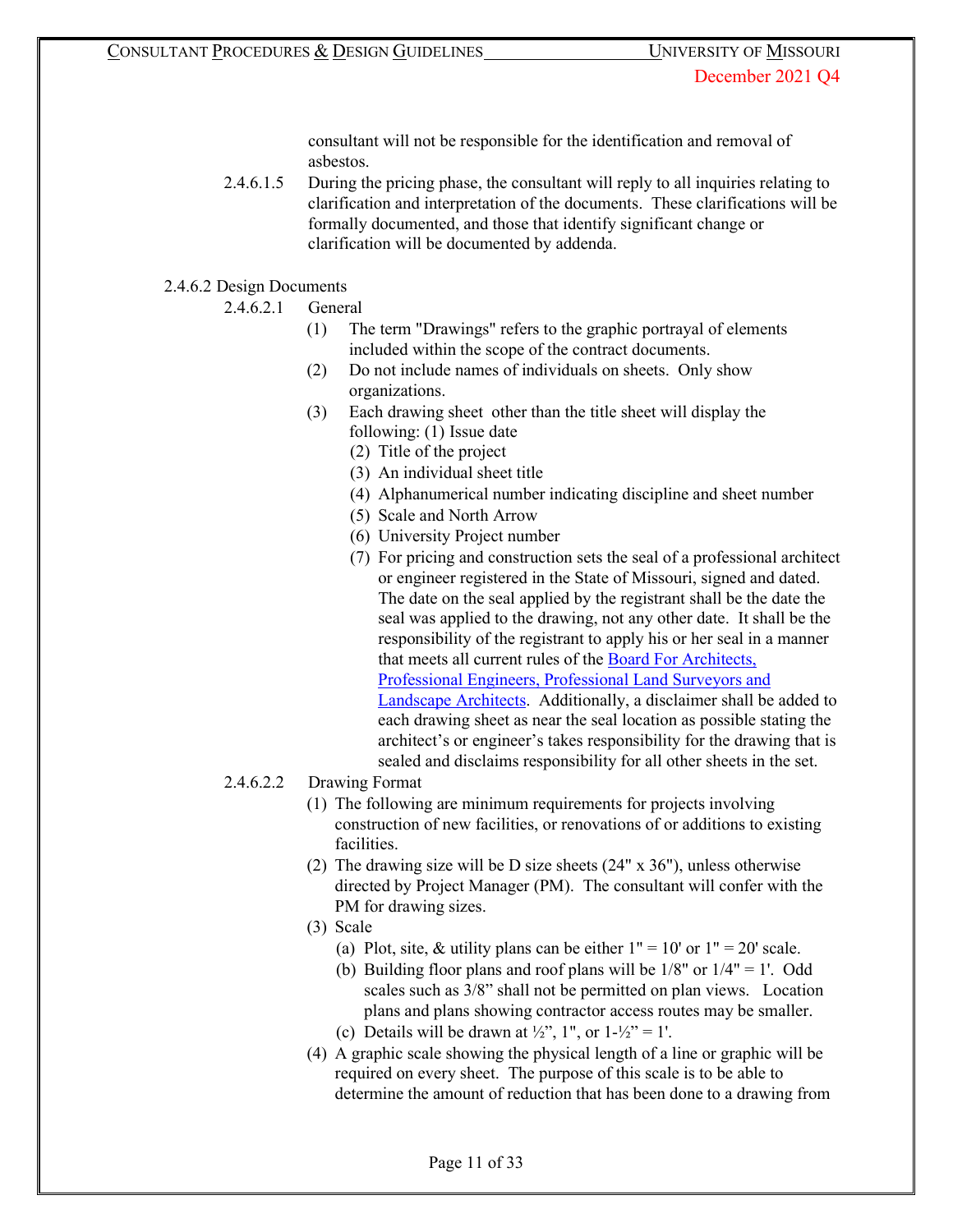its original format. If in doubt, the consultant shall request clarification and approval by the PM.

- (5) Completed drawings shall be CAD produced and will be of excellent quality for the production of good duplicates.
- (6) Drawings will be divided into disciplines adapted from the U.S. National CAD standard.
- (7) The drawings will be labeled and assembled as follows: Cover Sheet, Code Analysis Sheet (designated G-101), G-General, H-Hazardous Materials, V-Survey, B-Geotechnical, C-Civil, L-Landscape, S-Structural, A-Architectural, I-Interiors, Q-Equipment, F-fire Protection, P-Plumbing, M-Mechanical, E-Electrical, T-Telecommunications.
- (8) Individual drawing numbers will use the following sheet identification methodology: AA-TNN where: The discipline designation consisting of the letter from the discipline is the first character. The second character is optional, but can be used to separate more complex sets. For example, EP would designate Electrical Power drawings as opposed to EL designating Electrical Lighting drawings. After the hyphen, the sheet type designator is used. Sheet type designators are: 0 – General (symbols, legend, notes),  $1 -$ Plans (horizontal views),  $2 -$ Elevations (vertical views), 3 – Sections, 4 – Large Scale Views (plans, elevations, stair sections at larger scale), 5 – Details, 6 – Schedules and Diagrams, 7 – Defined by consultant for work that does not fit elsewhere, 8 – Reserved, 9 – 3D Representations (isometrics, perspectives, photographs). The last two characters are the sheet sequence number.
- (9) Pertinent information should be shown only on discipline drawings applicable to that Division of work. If information must be located on drawings of a different discipline, drawings will be cross-referenced.
- (10) Project drawings will only show information pertinent to that project. Any items not specifically used or referenced for that project shall be removed.
- (11) Door, window, room finish schedule, HVAC equipment, plumbing equipment, electrical equipment, lab equipment, food service equipment, etc. schedules will be included on the drawings.
- (12) Manufacturer and product names will be referenced in equipment schedules on the drawings.
- (13) Symbols and abbreviations used on drawings will be explained and shown on legends. Separate legends are required for each discipline and shall be on the first sheet of that discipline's drawings unless approved by the PM.
- (14) Design details will be shown on the drawings, not in the specifications.
- (15) Sections and details will be numbered and cross referenced. 2.4.6.2.3 Drawings
- (1) Title Sheet in each drawing set shall contain the following:
	- (a) Title of the project and University project number
	- (b) Owner's name: (University of Missouri Campus Name, For
	- The Curators of the University of Missouri) (c) Consultant's name
	- (d) Drawing index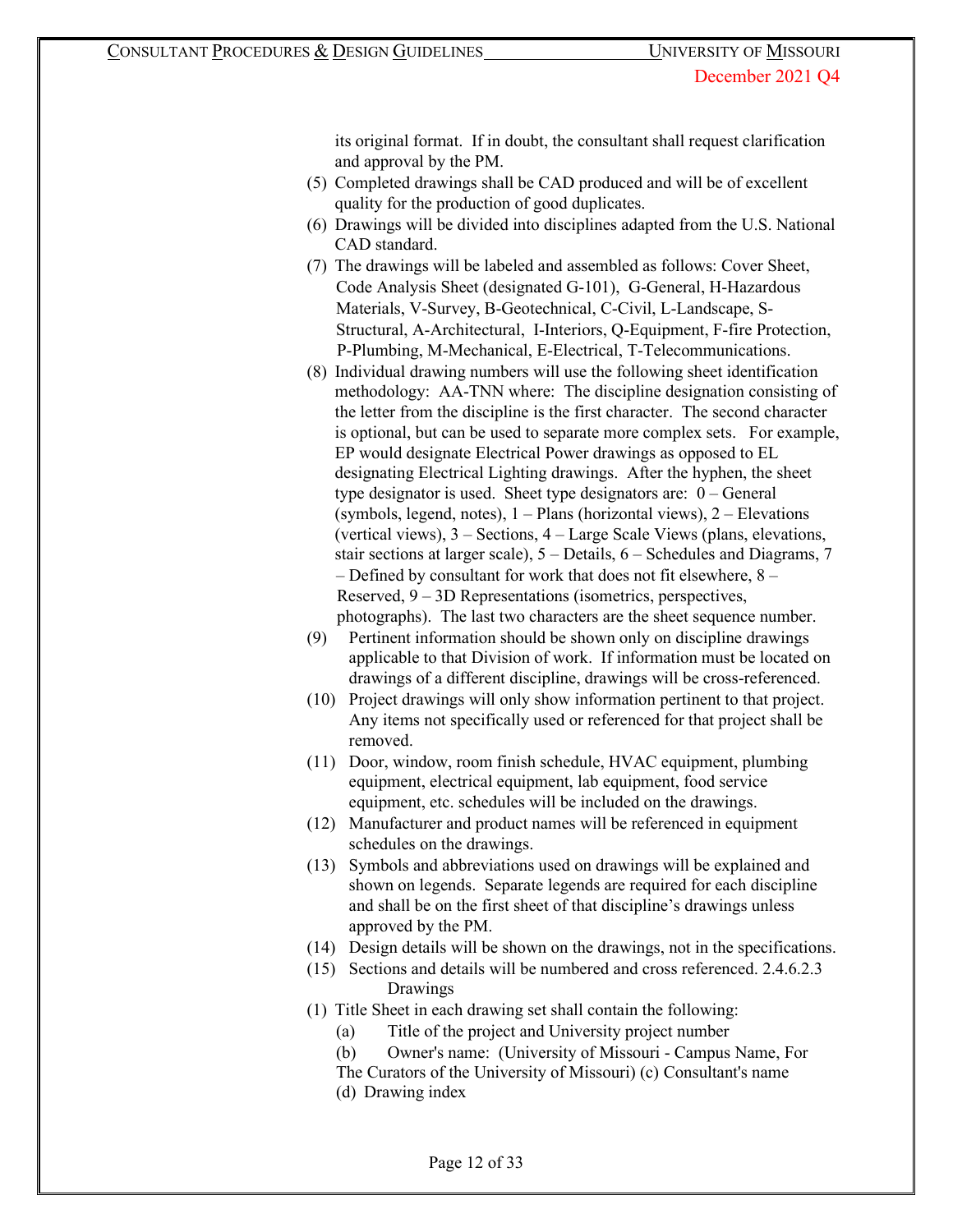- (e) Site location plan
- (f) Issue date
- (g) Professional architect/engineer seal, signed and dated

\_\_\_\_\_\_\_\_\_\_\_\_\_\_\_\_\_\_\_\_\_\_\_\_\_\_\_\_\_\_\_\_

(h) Consultant will certify the following on the title sheet of the drawings:

"I hereby certify these drawings and/or specifications have been prepared by me, or under my supervision. I further certify that to the best of my knowledge these drawings and/or specifications are as required by and in compliance with the Building Codes of the University of Missouri".

Signature

(2) Code Analysis Sheet

See the Code Compliance Report in this section of the Consultant Procedures and Design Guidelines and provide specific information as described under design submittals.

- 2.4.6.2.4 Project Manual
	- (1) The term "Project Manual" refers to the written portion of the contract documents.
	- (2) Consultant will use the six-digit CSI numbering system and section titles for Divisions 2 through 48.
	- (3) Language of the project manual will be brief and consistent.
		- (a) Do not repeat information contained in either the General Conditions or the Special Conditions in any other section.
		- (b) Do not repeat information contained in the specifications, Divisions 2 through 48, on the drawings (except in equipment schedules).
	- (4) Titles of unused divisions will remain in the table of contents with parenthetical notation on each to state "(Not Used)." No reference will be made to unused divisions in the body of the specifications.
	- (5) There will be no blank spaces within sentences or within sections in the specifications. The end of each section shall be marked "End of Section".
	- (6) In any set to be used for construction each architect or engineer who prepares any section of specifications contained in the Project Manual shall seal, date and sign an appropriate disclaimer as required by the statutes of the State of Missouri. This disclaimer shall list the sections of the specifications prepared by the architect or engineer and shall disclaim responsibility for all other sections. This sheet shall immediately follow the title page.
	- (7) No allowances will be provided in the contract documents unless approved by the Contracting Officer.
	- (8) The term "Contractor" will be used throughout the specifications in the context defined in the General Conditions.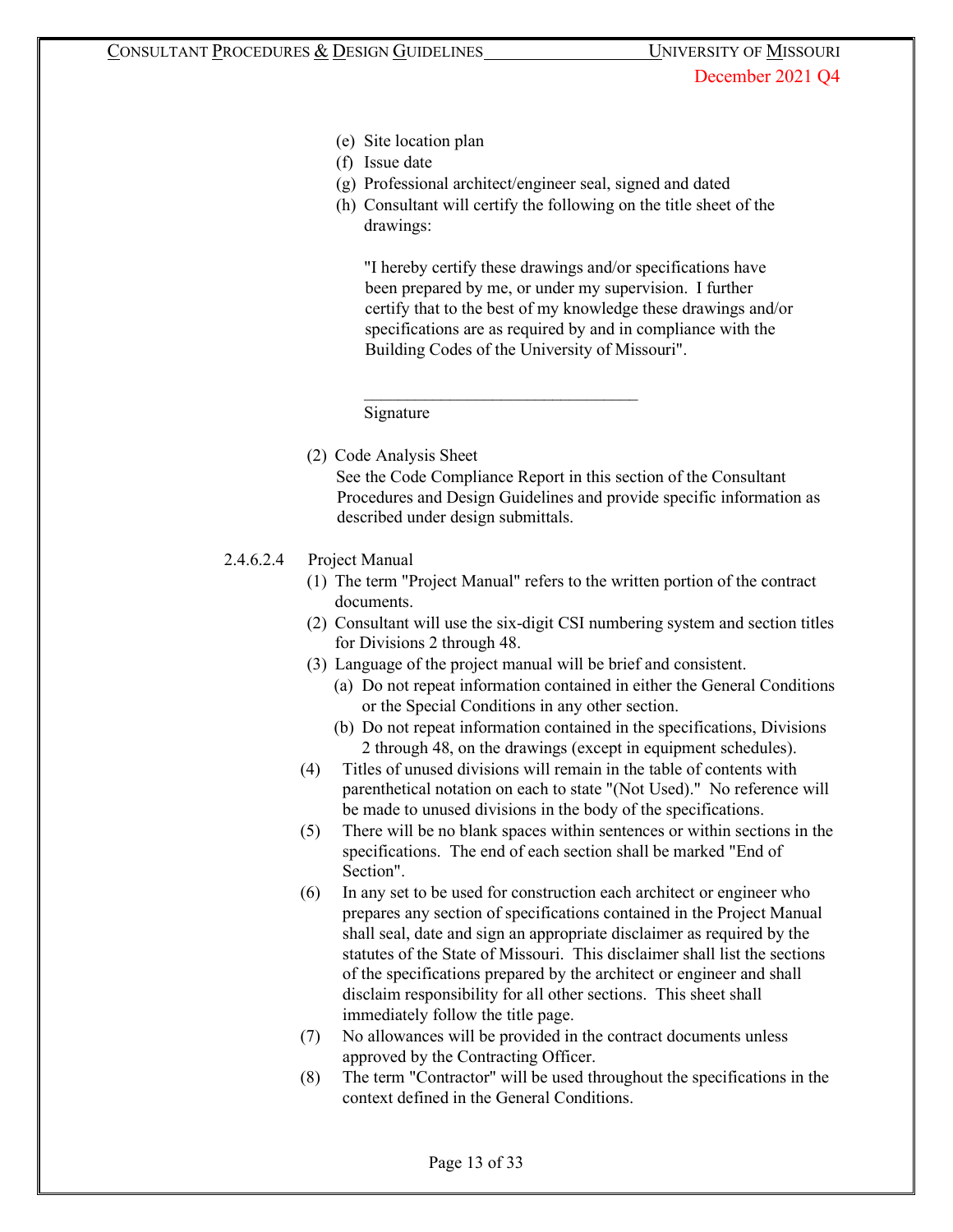- (9) Only the "Owner", "Owner's Representative", "Architect", and "Contractor" will be referred to in the specifications.
- (10) Design details, schedules (other than finish hardware), sketches, and drawings will not be included in the specifications.
- (11) Specifications will indicate the type and quality of material to be used. To the greatest extent possible, all colors will be identified on the drawings or in the specifications.
- (12) A minimum of three manufacturers will be listed and the words "or approved equal" will be stated. Proprietary items that result in only a single source or manufacturer may be specified only with the approval of the PM. Criteria will specify critical parameters which will identify what constitutes an approved equal.
- (13) If asbestos containing materials are expected to be removed during the construction of the project, the University'[s Asbestos Removal](http://www.umsystem.edu/media/asbestosspec0101.doc) [Specifications](http://www.umsystem.edu/media/asbestosspec0101.doc) will be incorporated into Division 2 of the specifications. The current edition of the University Asbestos Removal Specification can be found at the FPD Website.
- (14) Consultant will list all required submittals, shop drawings, operation manuals, warranties and certifications in the Submittals section of the Special Conditions in Division 1.
- (15) Division 1
	- (a) Division 1 documents are provided by the University.
	- (b) The current edition of the University's editabl[e](https://uminfopoint.umsystem.edu/media/_layouts/WordViewer.aspx?id=/media/fa/management/facilities/docs/Div%201%20Bidding%20Documents.docx&Source=https%3A%2F%2Fuminfopoint%2Eumsystem%2Eedu%2Fmedia%2Ffa%2FForms%2FAllItems%2Easpx%3FPaged%3DTRUE%26p%5FSortBehavior%3D0%26p%5FFileLeafRef%3DConstruction%2520backup%2520template%252dDesign%252dBuild%252edoc%26p%5FID%3D3333%26RootFolder%3D%252Fmedia%252Ffa%252Fmanagement%252Ffacilities%252Fdocs%26PageFirstRow%3D31%26%26View%3D%7B63171E52%2D62D7%2D4DBC%2D8829%2DE9803060A17F%7D%26InitialTabId%3DRibbon%252EDocument%26VisibilityContext%3DWSSTabPersistence&DefaultItemOpen=1&DefaultItemOpen=1) [Division 1 in Word](https://uminfopoint.umsystem.edu/media/_layouts/WordViewer.aspx?id=/media/fa/management/facilities/docs/Div%201%20Bidding%20Documents.docx&Source=https%3A%2F%2Fuminfopoint%2Eumsystem%2Eedu%2Fmedia%2Ffa%2FForms%2FAllItems%2Easpx%3FPaged%3DTRUE%26p%5FSortBehavior%3D0%26p%5FFileLeafRef%3DConstruction%2520backup%2520template%252dDesign%252dBuild%252edoc%26p%5FID%3D3333%26RootFolder%3D%252Fmedia%252Ffa%252Fmanagement%252Ffacilities%252Fdocs%26PageFirstRow%3D31%26%26View%3D%7B63171E52%2D62D7%2D4DBC%2D8829%2DE9803060A17F%7D%26InitialTabId%3DRibbon%252EDocument%26VisibilityContext%3DWSSTabPersistence&DefaultItemOpen=1&DefaultItemOpen=1) [format](https://uminfopoint.umsystem.edu/media/_layouts/WordViewer.aspx?id=/media/fa/management/facilities/docs/Div%201%20Bidding%20Documents.docx&Source=https%3A%2F%2Fuminfopoint%2Eumsystem%2Eedu%2Fmedia%2Ffa%2FForms%2FAllItems%2Easpx%3FPaged%3DTRUE%26p%5FSortBehavior%3D0%26p%5FFileLeafRef%3DConstruction%2520backup%2520template%252dDesign%252dBuild%252edoc%26p%5FID%3D3333%26RootFolder%3D%252Fmedia%252Ffa%252Fmanagement%252Ffacilities%252Fdocs%26PageFirstRow%3D31%26%26View%3D%7B63171E52%2D62D7%2D4DBC%2D8829%2DE9803060A17F%7D%26InitialTabId%3DRibbon%252EDocument%26VisibilityContext%3DWSSTabPersistence&DefaultItemOpen=1&DefaultItemOpen=1) is found at the FPD website. Included in this document that may be required for Master Construction Contracts are: a. Title Page for the Project Manual
		- b. Table of Contents
		- c. Special Conditions
		- d. Index of Drawings
			- e. Alternates
	- (c) Preparation of the general requirements, or Division 1, of the project manual will follow format shown in the University standard. This is only a guide. Notations enclosed by bold parentheses [**sample**] indicate general information that will be inserted by the consultant.
	- (d) The General Conditions outline the commercial conditions under which the University performs construction contracts. Consultant will make no modifications to the General Requirements.
	- (e) The General Conditions cover one-year guarantees. Guarantees greater than one year will be stated at the end of the applicable technical section. Do not repeat one year guarantees in the specifications.
	- (f) As stated in the General Conditions, local building permits, inspections, etc. will not be required for work located on University property. Any work to be performed on non-University property may require permits, inspections, etc. The Architect will seek written guidance from the PM when any work is required on non-University owned property or easements on University property.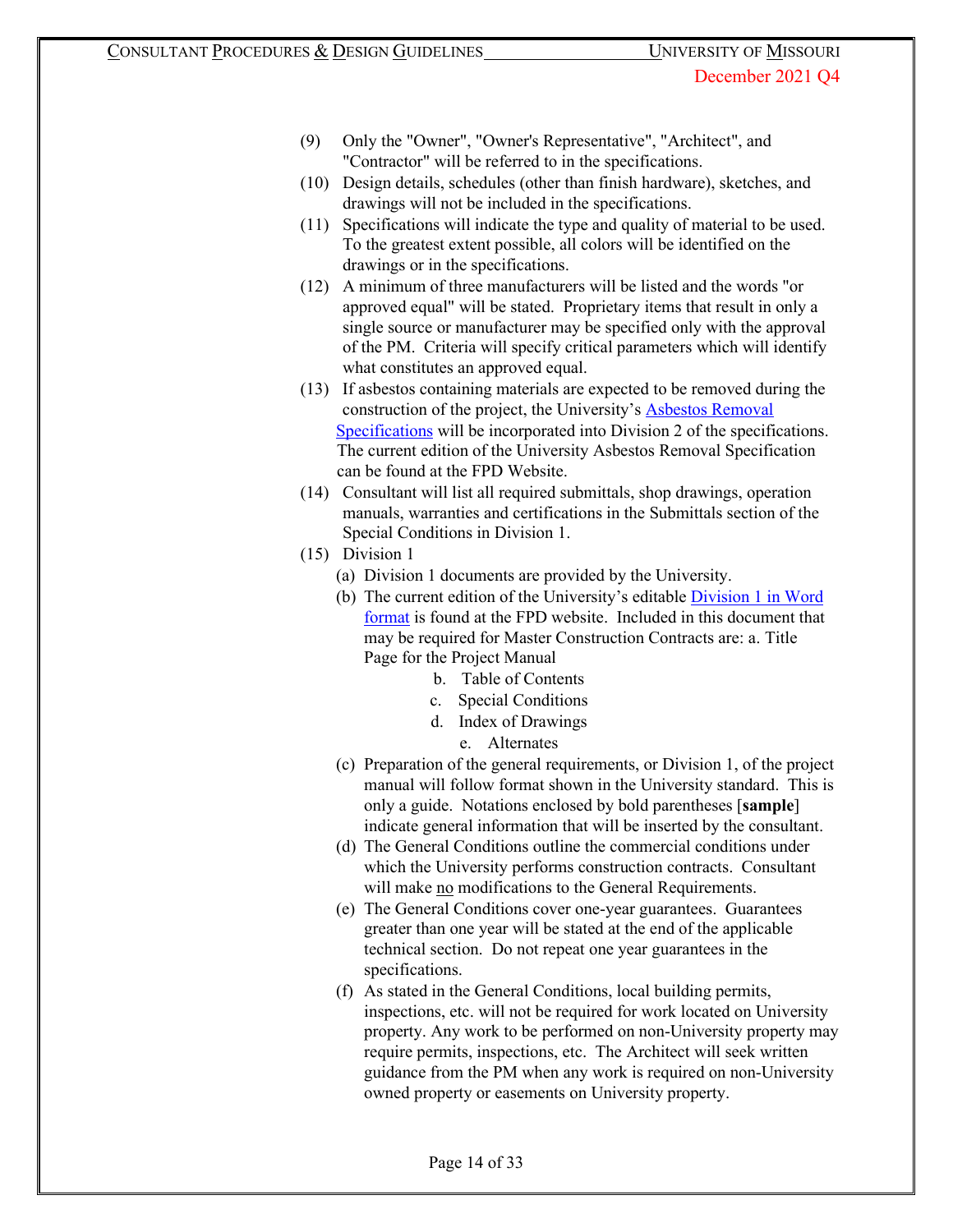(g) The geotechnical report will be included, for reference only, as part of the contract documents in General Requirements, Division 1.

## **2.4.7 PRE-DESIGN SERVICES**

Pre-Design Services can vary greatly from project to project. The consultant and the PM must clearly identify what shall be included. The following are common pre-design services and what is expected from each:

## 2.4.7.1 Programming

Programming includes identifying the design objectives' criteria and limitations; verifying program requirements; confirming adherence to Master Plan if applicable; developing initial approximate GSF and space requirements; determining space relationships and functionality; allowing for flexibility and expandability; determining site requirements; developing a project schedule; and developing a project cost.

## 2.4.7.2 Space Schematics/Flow Diagrams

Converting the programmed requirements to net area requirements; showing the flow and adjacencies of the functional spaces; showing flexibility and expandability.

## 2.4.7.3 Existing Facilities Survey

Analyze existing design data including existing structural, mechanical, and electrical capabilities and deficiencies; review existing drawings for critical inaccuracies and develop required accurate drawings through field observations and measurements.

# 2.4.7.4 Site Study Identify site and utility issues such as structure placement, utility systems location and capacity, surface and subsurface conditions, review of soils report, landscaping, etc.

## 2.4.7.5 Geotechnical Engineering

The University will generally hire a geotechnical engineer to provide a geotechnical report if required by the project. The geotechnical report will include: Test borings, test pits, soil-bearing value, percolation test, ground corrosion and resistivity tests, evaluation of subsurface material and conditions, evaluation of necessary operations for anticipated subsoil conditions, and provide professional recommendations.

## 2.4.7.6 Site Survey

The University will generally hire a separate firm for the site survey. The site will be surveyed by a licensed surveyor. The survey will include description of physical characteristics; legal limitations if applicable; utility locations; written legal description; boundaries; grades and contours; existing building information; streets, alleys, and pavements; trees; inverts and depths, adjoining property and structures; adjacent drainage; right of ways and easements.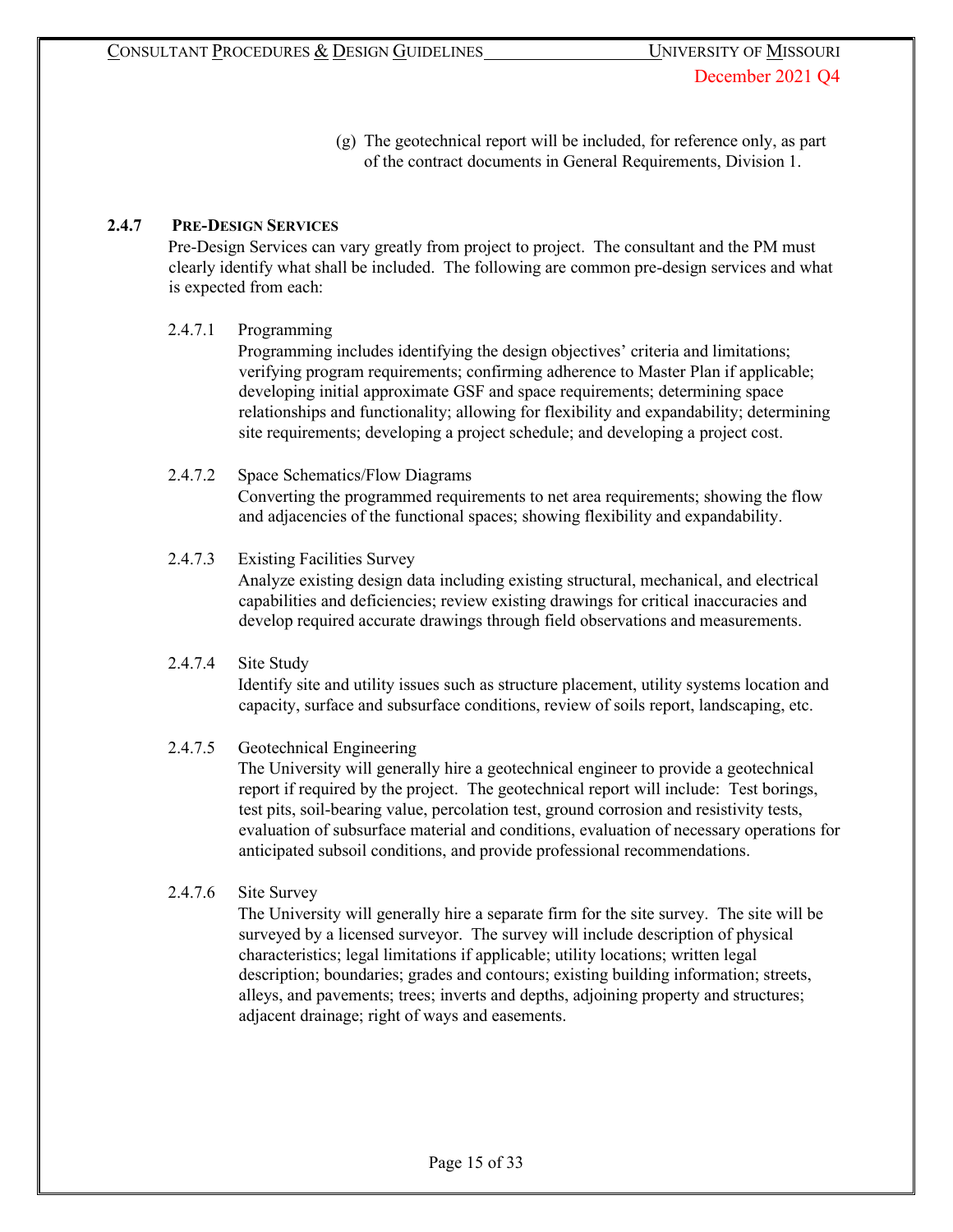## 2.4.8 **SCHEMATIC DESIGN PHASE SUBMITTALS (15%)**

The following is the basis for the Schematic Design Phase Submission. The Project Manager may require additional information or may waive some of these requirements based on the scope of the project:

## 2.4.8.1 Code

- 2.4.8.1.1 Drawings
	- (1) Show info listed in the Code Compliance Report (section 2.4.2.9) including fire walls, fire areas, smoke zones, travel distance, area of refuge, etc.

## 2.4.8.1.2 Basis of Design

(1) Provide Code Compliance Report as required in Section 2.4.2.9

## 2.1.8.2 Site/Landscape

- 2.4.8.2.1 Drawings
	- (1) Existing Site Plan
		- a. Major Landscaping
		- b. Site Features and conditions (Existing contours, easements, setbacks, utilities, etc.)
		- c. Pave Surfaces (Streets, Sidewalks, etc)
		- d. Existing Buildings
		- e. Proposed Building
		- f. Proposed contours
		- g. Proposed utilities

# 2.4.8.2.2 Basis of Design Report

- (1) Analysis/Description of Conceptual Design Solutions
	- a. Design Objectives
	- b. Site Utilities
	- c. Land forms
	- d. Site Lighting
	- e. Grading
	- f. Impact of building on site and site on building
- (2) Alternative materials, systems, and equipment
	- a. Site Utilities
	- b. Paving
	- c. Other
- 2.4.8.3 Architectural
	- 2.4.8.3.1 Drawings
		- (1) Conceptual Design Plan
		- (2) Floor Plan of each level (Including room names, dimensions, floor elevation, mechanical rooms, electrical room, telecom rooms, shafts, partition locations, janitor closets, vertical transportation, etc.)
		- (3) Demo Plan of each floor level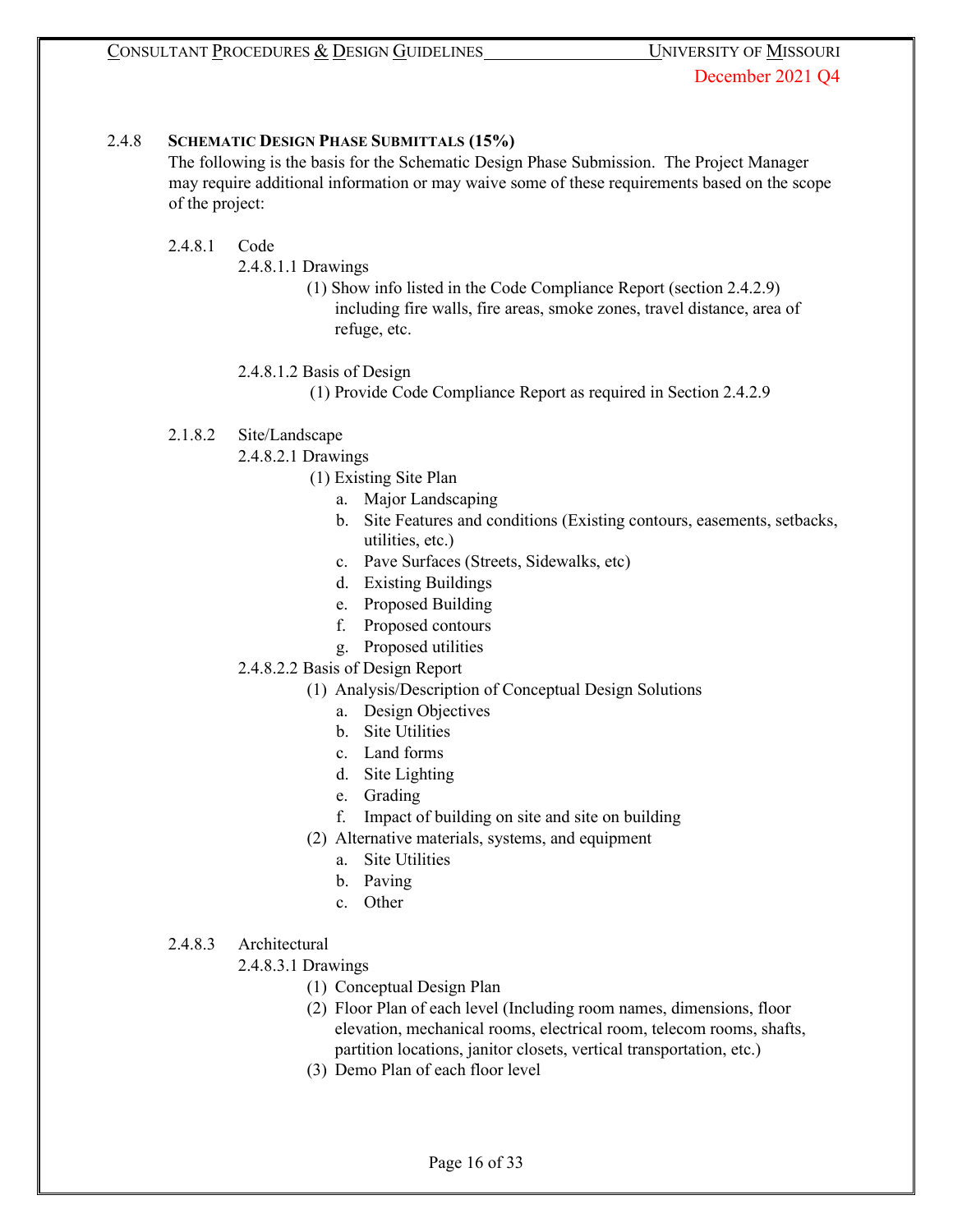- (4) Roofing Plan (show roofing concept and access or detail conditions for a re-roof project, may include photographs of existing conditions)
- (5) Roofing Demolition Plan (for re-roof)
- (6) Building Exterior Elevations
	- a. Indicate surface material for all areas
	- b. Indicate finish grades
	- c. Demonstrate building accessibility
	- d. Indicate floor elevations above and below grade
	- e. Indicate any significant site features in close proximity to the building.
	- f. Indicate any exterior equipment
- (7) Building Sections
	- a. Indicate relative thickness of floors and walls
	- b. Indicate major floor elevations
	- c. Major room names or numbers
	- d. Above ceiling zoning analysis
- 2.4.8.3.1 Basis of Design Report
	- (1) Architectural Program
	- (2) Description of interior construction and finishes
	- (3) Description of exterior finishes
	- (4) Description of roofing system and method of reroofing
	- (5) Area Analysis
	- (6) Gross Area Tabulations for net and gross design areas per floor
	- (7) Life Cycle Cost analysis of proposed roofing system if required by the Agreement on Exhibit A
	- (8) Alternative materials, systems, and equipment
- 2.4.8.4 Structural
	- 2.4.8.4.1 Drawings
		- (1) Indicate typical bay dimension and structural framing system
		- (2) Foundation Design
		- (3) Development of Alternates
	- 2.4.8.4.2 Basis of Design
		- (1) Describe existing conditions of the structural system for existing buildings.
		- (2) Describe the proposed structural system for new buildings
		- (3) Indicate soil bearing capacities
		- (4) Indicate Seismic design criteria
		- (5) Indicate design loading
		- (6) Indicate windloading
- 2.4.8.5 Mechanical
	- 2.4.8.5.1 Drawings
		- (1) Locate existing mechanical equipment and show demolition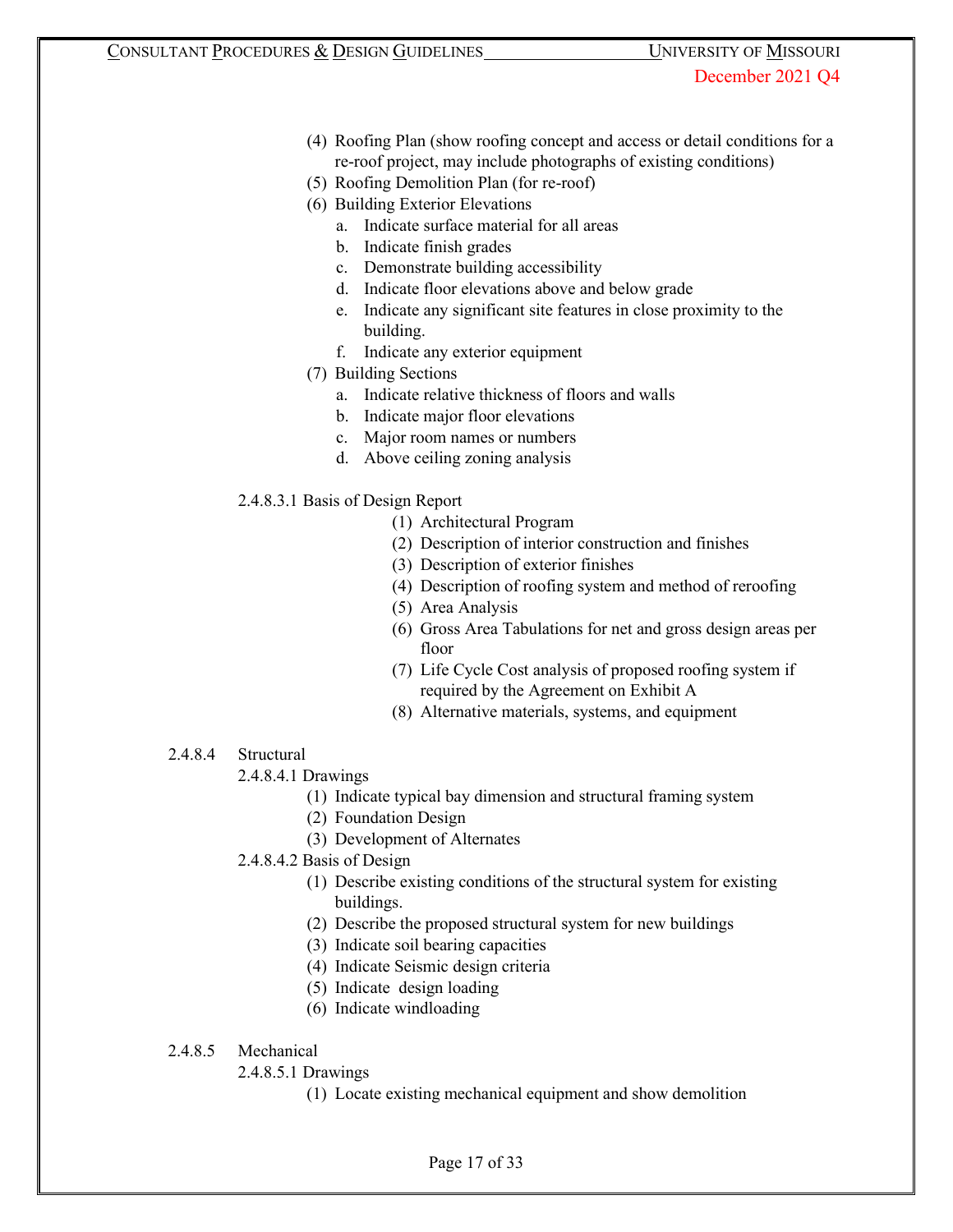- (2) Layout major components
- (3) Verify locations and sizes of the mechanical rooms and shafts shown on the Architectural drawings and confirm they are adequate to meet the design standards.
- (4) Identify connections to major utilities (Steam, Chilled Water)
- (5) Verify Air Intakes and Exhaust are not an issue
- 2.4.8.5.2 Basis of Design
	- (1) Outline existing conditions
	- (2) Provide design conditions (Outside air temperature, Indoor air temperature, relative humidity, air changes, etc.)
	- (3) Outline the proposed system including energy recovery system
	- (4) Note any rooms with special needs
	- (5) Proposed alternatives or systems for life cycle analysis
	- (6) Alternative materials and equipment

# 2.4.8.6 Plumbing

- 2.4.8.6.1 Drawings
- (1) Locate existing plumbing equipment
- (2) Layout major components
- (3) Verify locations and sizes of the plumbing mechanical rooms and shafts shown on the Architectural drawings and confirm they are adequate to meet the design standards.
- (4) Identify connections to major utilities
- 2.4.8.6.2 Basis of Design
	- (1) Outline existing conditions
	- (2) Outline proposed systems including compressed air, natural gas, etc.
	- (3) Alternative materials and equipment
- 2.4.8.7 Fire Protection
	- 2.4.8.7.1 Drawings
		- (1) Locate existing fire protection equipment or systems
		- (2) Lay out major equipment
	- 2.4.8.7.2 Basis of Design
		- (1) Outline present conditions
		- (2) Define requirements for fire protection
		- (3) Describe overall system concepts
		- (4) Alternative materials or equipment
- 2.4.8.8 Electrical

2.4.8.8.1 Drawings

- (1) Locate existing connections to utility and transformer location
- (2) Locate existing secondary distribution equipment and connections
- (3) Locate existing communications systems equipment
- (4) Locate existing fire alarm equipment
- (5) Layout major components of the existing systems including power, communications and fire alarm systems.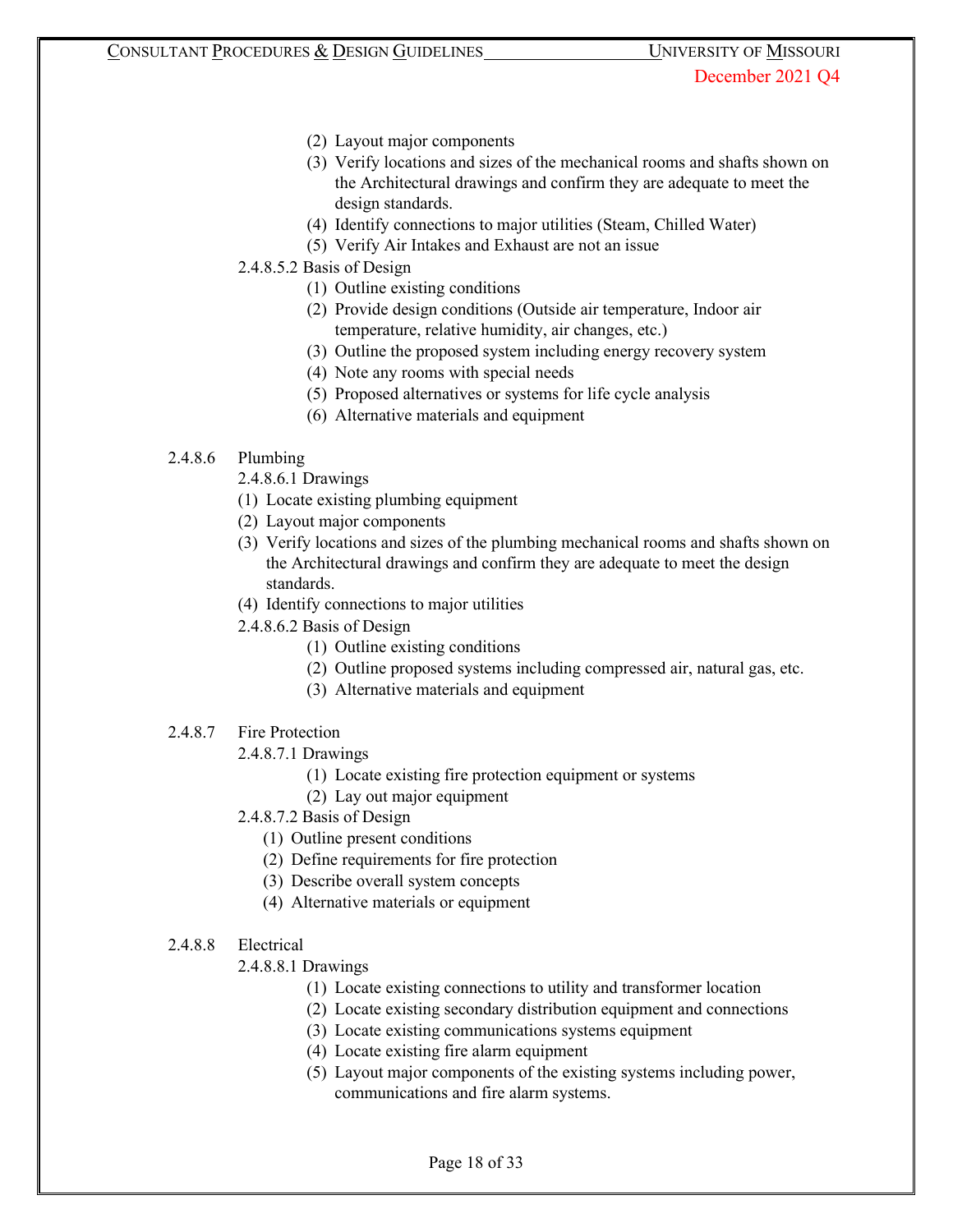- (6) Layout major components of proposed systems including power, communications and fire alarm systems.
- (7) Verify locations and sizes of the electrical and communications rooms and shafts shown on the Architectural drawings and confirm they are adequate to meet the design standards
- 2.4.8.8.2 Basis of Design
	- (1) Outline existing conditions
	- (2) Outline the proposed system
	- (3) Note any rooms with special needs
	- (4) Proposed alternatives or systems for life cycle analysis
	- (5) Alternative materials and equipment
- 2.4.8.9 Cost Provide Cost analysis in the Basis of Design
	- 2.4.8.9.1 Submit a written quantitative estimate of construction developed from the completed schematic plans and outline specifications.
	- 2.4.8.9.2 Break down the construction estimate into the major architectural, civil, structural, mechanical, and electrical building components by labor and material for major divisions of work.
	- 2.4.8.9.3 Include and identify your design contingency.
- 2.4.8.10 Schedule Provide schedule in the Basis of Design
- 2.4.8.11 Design Standards Document any University Design Standard that will not be met and an explanation why it isn't possible to meet the standard.

# **2.4.9 DESIGN DEVELOPMENT SUBMITTAL (35%)**

For the Design Development Submittal, all documentation must be a minimum 35% complete, be coordinated with similar activities in other disciplines and address all remarks from Schematic Design Phase. Where an outline specification is required, show only the section numbers with section titles that will be required based upon the anticipated design. Specifications must use University approved CSI format.

The following is the basis for the Design Development Phase Submission. The Project Manager may require additional information or may waive some of these requirements based on the scope of the project:

## 2.4.9.1 Code

- 2.4.9.1.1 Drawings
	- (1) Show info listed in the Code Compliance Report (section 2.4.2.9) including fire walls, fire areas, smoke zones, travel distance, area of refuge, etc.

2.4.9.1.2 Basis of Design

(1) Provide Code Compliance Report as required in Section 2.4.2.9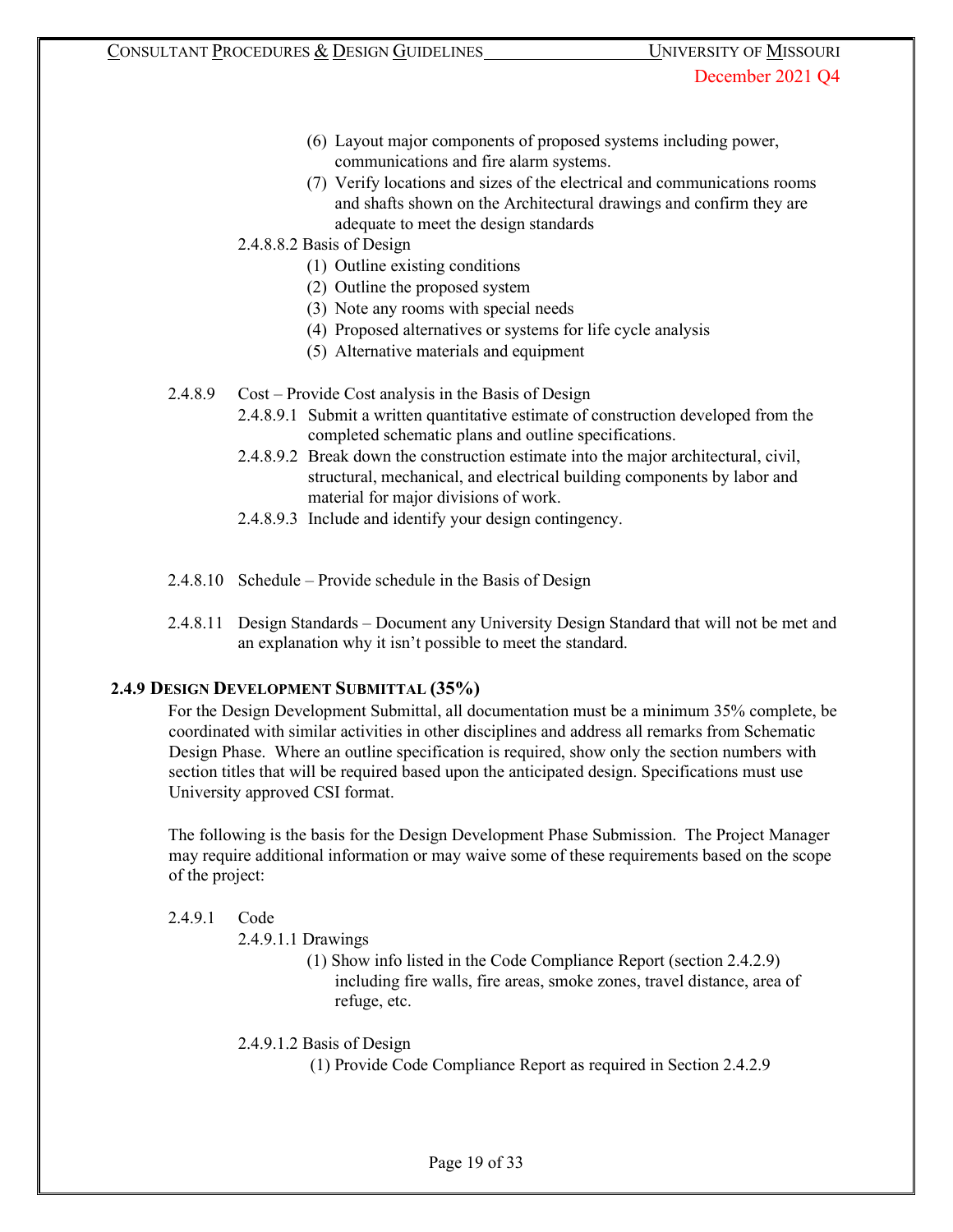- 2.4.9.2 Site/Landscape
	- 2.4.9.2.1 Drawings
		- (1) Existing Site Plan
			- a. Major Landscaping
			- b. Site Features and conditions (Existing contours, easements, setbacks, utilities, etc.)
			- c. Pave Surfaces (Streets, Sidewalks, etc.)
			- d. Existing Buildings
			- e. Other Elements
		- (2) Proposed Site Plan
			- a. Existing site Information
			- b. Proposed Building (with spot elevations)
			- c. Proposed contours
			- d. Key Design Elements
			- e. Major landscaping
			- f. Concept plan for drainage and grading
			- g. Proposed utilities
			- h. Vehicular access routes
			- i. Pedestrian access routes
			- j. Service Areas
			- k. Project Limits/Phasing
			- l. Site Access per ADA Standards
		- (3) Demolition Plan
			- a. Erosion Control Measures
			- b. Tree Protection
		- (4) Alternate Schemes
	- 2.4.9.2.2 Basis of Design Report
		- (1) Establish Final Scope
		- (2) Analysis/Description of Conceptual Design Solutions
		- (3) Site Utilities Design Calculations for all site utilities
		- (4) Storm Water Management Report
		- (5) Erosion Control Report
		- (6) Site Lighting Photo Metrics and Calculations
		- (7) Alternative materials, systems, and equipment
	- 2.4.9.2.3Manual
	- (1) Develop outline specifications
	- (2) Provide material info as needed
- 2.4.9.3 Architectural
	- 2.4.9.3.1 Drawings
		- (1) Dimensioned Floor Plan of each level with structural grid (Including room names, dimensions, floor elevation, mechanical rooms, electrical room, telecom rooms, shafts, partition locations, janitor closets, vertical transportation, etc. All fire walls, smoke zones etc. shall be shown.)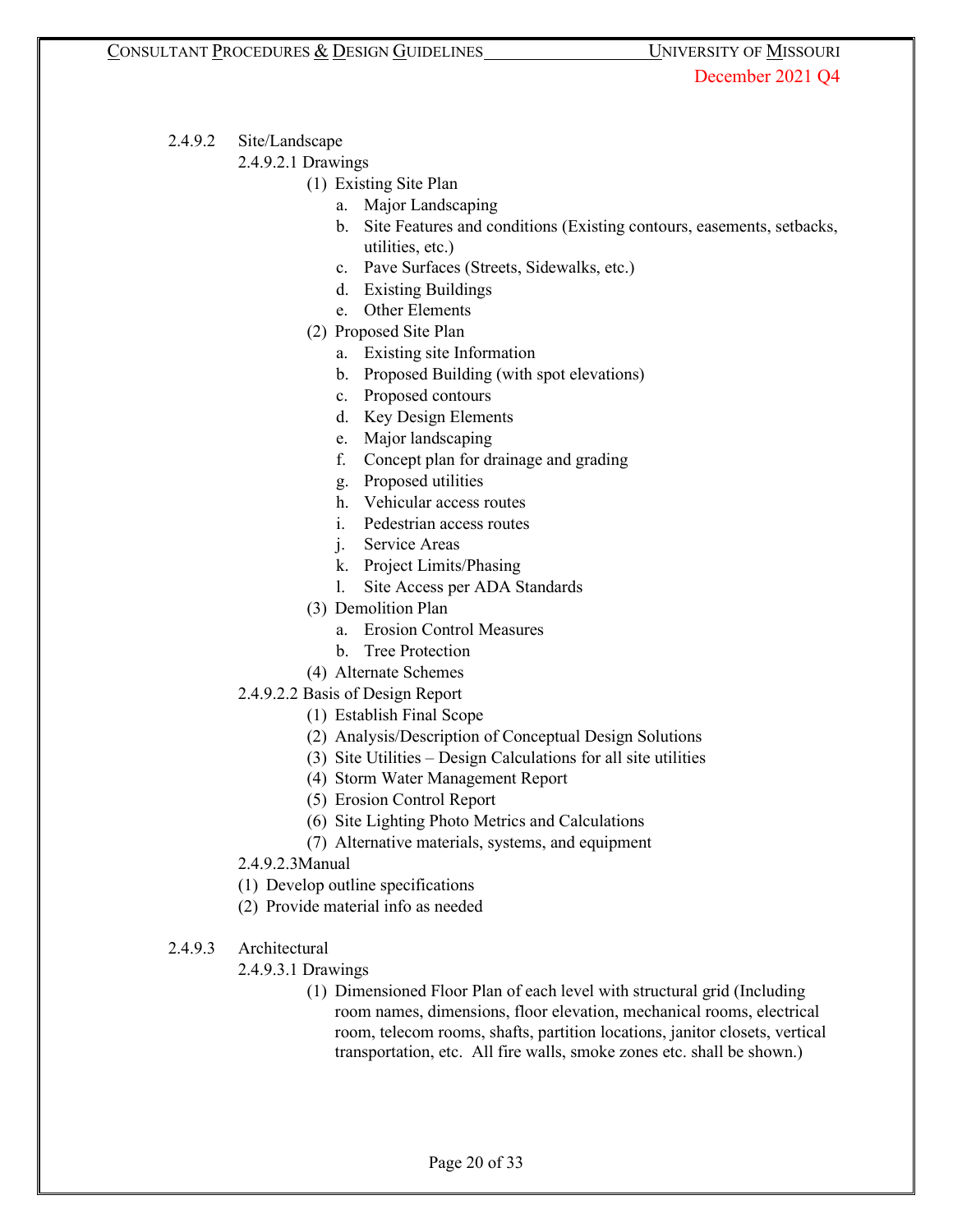- (2) Provide a Demolition Plan for each floor showing work to be removed. For roof demolition plan identify existing components and methods of attachment – provide photos of existing conditions.
- (3) Roofing Plan (show all proposed or existing drains, indicate slope [high to low] with direction arrows, show all new or existing equipment, show all significant roof penetrations and structures, show roof access, and typical roofing sections identifying materials. )
- (4) Reflected Ceiling Plan for each Floor
- (5) Interiors
	- a. Indicate Materials and Finishes
- (6) Building Exterior Elevations
	- e. Indicate surface material for all areas
	- f. Indicate finish grades
	- g. Demonstrate building accessibility
	- h. Indicate floor elevations above and below grade
	- i. Indicate any significant site features in close proximity to the building.
	- j. Indicate any exterior equipment
	- k. Show all stairs, ramps, railings, etc.
	- l. Existing and new work clearly identified
- (8) Interior Elevations
	- a. Building Interior elevations of typical spaces, areas of special interest, and areas of special complexity.
- (9) Building Sections
	- a. Set floor to floor dimensions
	- b. Establish floor elevations
	- c. Wall sections (at windows, solid walls, parapets, finished grades and footings, etc.)
	- d. Stairways
	- e. Elevators
	- f. Utility coordination cross sections
- (10) Detail Sections
	- a. One section for each type of wall construction
- 2.4.9.3.2 Basis of Design Report
	- (1) Area Analysis
	- (2) Gross Area Tabulations for net and gross design areas per floor
	- (3) Percentage of glass vs. gross wall area
	- (4) Provide Outline method of reroofing
	- (5) Provide narrative report discussing major design features and options (reroof)
	- (6) Alternative materials, systems, and equipment
- 2.4.9.3.3 Manual
	- (1) Develop outline specifications
	- (2) Provide material info as needed

2.4.9.4 Structural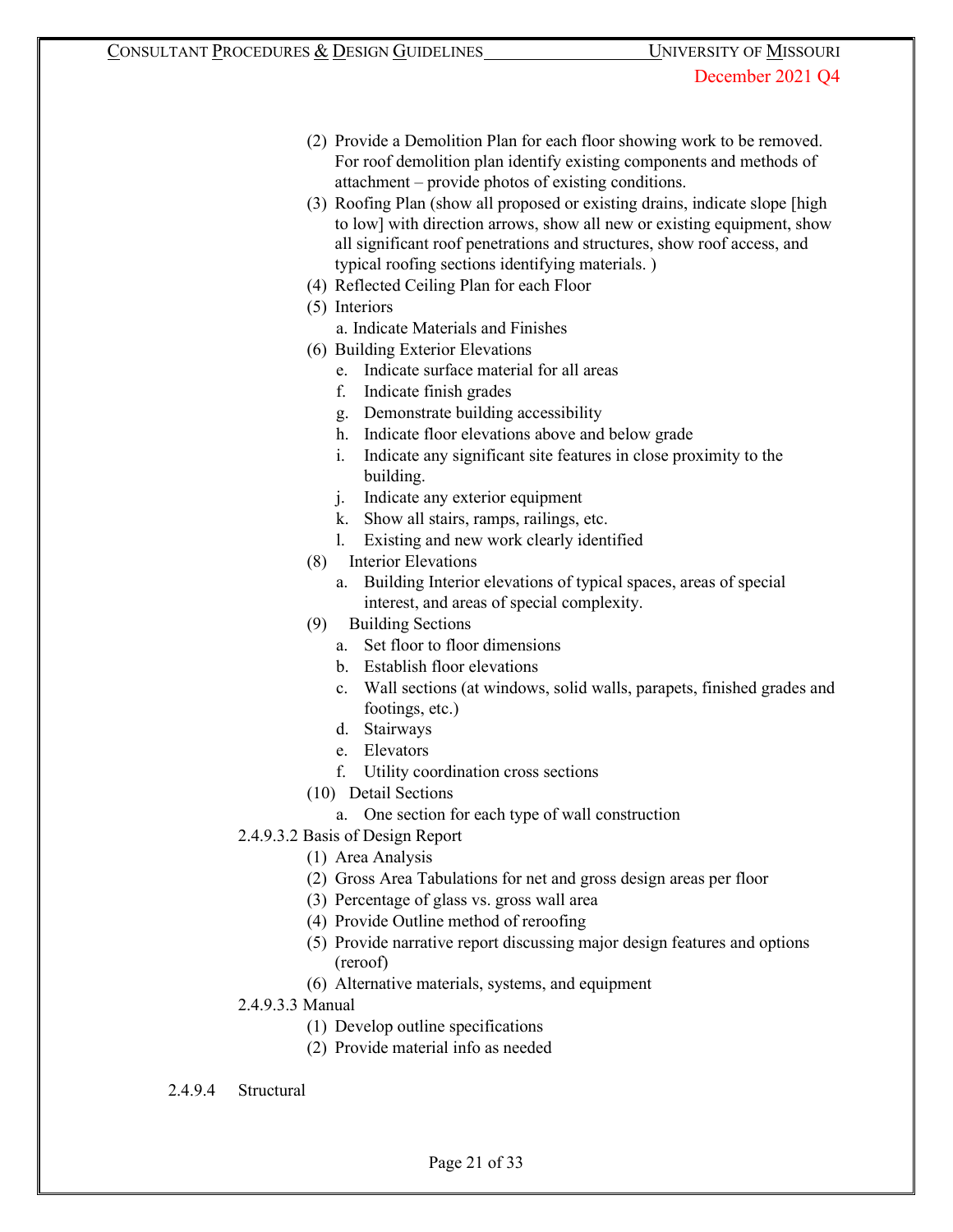## 2.4.9.4.1 Drawings

- (1) Conceptual Design
- (2) Floor Plans (each level) and Roof Framing Plan
	- a. Fixed Colum reference lines
	- b. Basic Structural system and dimensions
	- c. Bearing Walls
	- d. Major bracing locations
	- e. Indicate typical bay dimension
	- f. Preliminary sizing of major components
	- g. Identify all framing members
	- h. Girders, beams, joists
- (3) Structural Foundation Design
	- a. Footings
	- b. Foundation Walls
	- c. Grade Beams
- (4) Details
	- a. Foundation Details
	- b. Typical framing details
	- c. Sub drainage
	- d. Waterproofing/Dampproofing
- 2.4.9.4.2 Basis of Design
	- (1) Comparative cost analysis of at least two structural systems
	- (2) Provide Live Loads, Wind Loads and Seismic Criteria used for structural design
	- (3) Provide design bearing/support capacity (soil bearing, pile capacity, caisson capacity) for foundation system geo-tech design criteria for shallow and deep foundations and earth structures.
	- (4) Describe the recommended structural system for new buildings

# 2.4.9.4.3 Manual

- (1) Develop outline specifications
- (2) Provide material info as needed

# 2.4.9.5 Mechanical

- 2.4.9.5.1 Drawings
	- (1) Indicate existing mechanical equipment and all required demolition
	- (2) Demolition Plan for each floor showing all required demolition
	- (3) Indicate service mains, including steam, return, hot water, chilled water, condenser water, etc.
	- (4) Layout major components in equipment rooms; all equipment shall be drawn to scale and clearance shall be shown – scale should be no smaller than  $\frac{1}{4}$  per 1'-0". Include evaluations to ensure adequate space
	- (5) Schedules Preliminary equipment capacities
	- (6) Floor Plan of each level showing major ductwork, zoning and shafts major ductwork should be drawn double line
	- (7) Floor Plan of each level showing major piping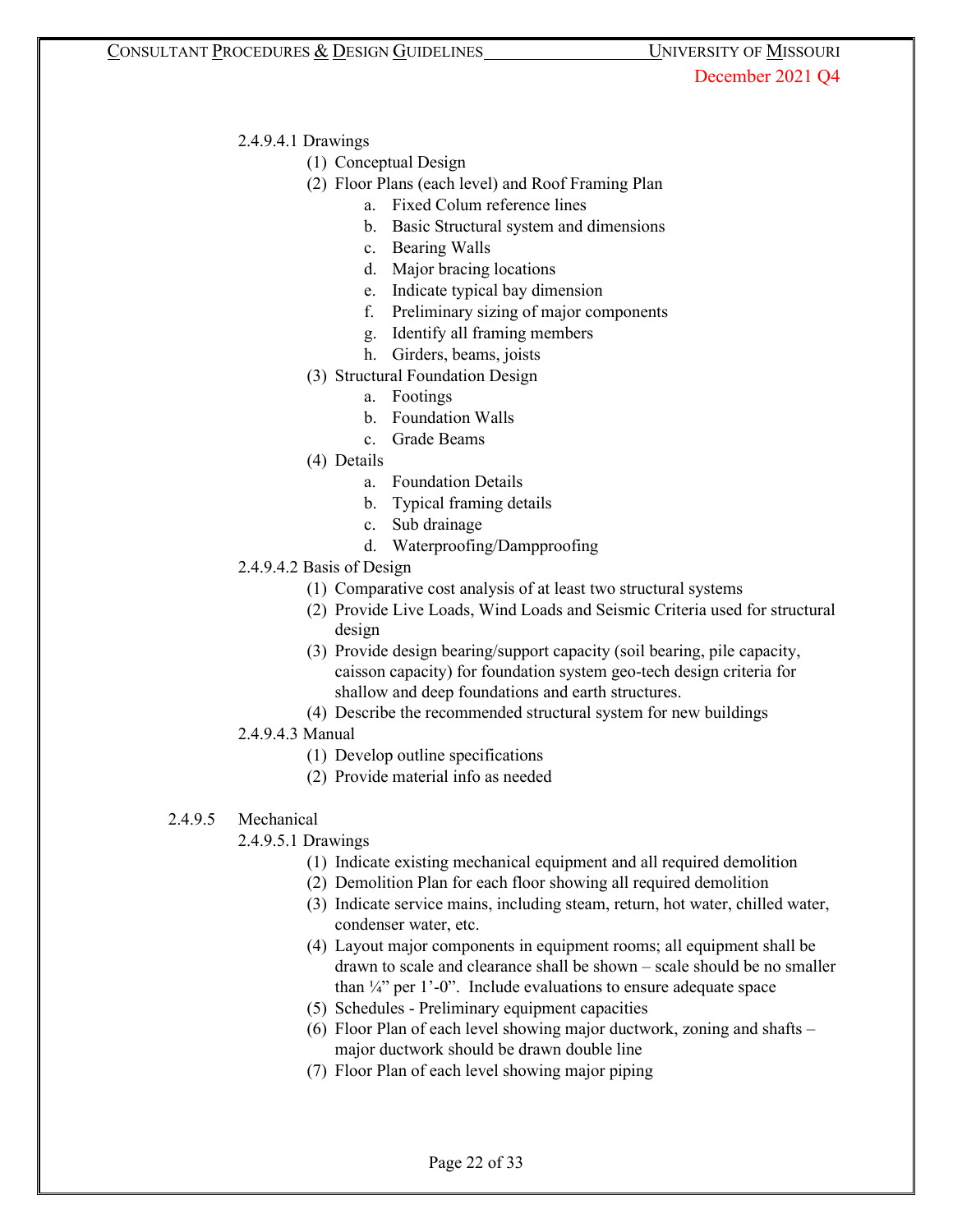- (8) Provide Floor Plans for laboratories show room pressurization for each space and the offset required.
- (9) Provide air and water flow diagrams for supply and exhaust air, and water distribution systems. Diagrams are to indicate flow rates in mains and branches to assist in balancing.
- 2.4.9.5.2 Basis of Design
	- (1) Block Load calculation for space cooling and heating (must include all inputs and outputs)
	- (2) Energy Analysis for at least three HVAC systems
	- (3) Energy Recovery Analysis
	- (4) Energy Conservation Analysis
	- (5) Connected Load Analysis
	- (6) Wind analysis for intakes and exhaust
	- (7) HVAC Load Calculations including ASHRAE 62.1 Ventilation calcs.
	- (8) Plant analysis and loads
	- (9) Proposed alternatives or systems for life cycle analysis
- 2.4.9.5.3 Manual
	- (1) Develop outline specifications
	- (2) Provide equipment cut sheets
	- (3) Provide material info as needed

## 2.4.9.6 Plumbing

- 2.4.9.6.1 Drawings
	- (1) Indicate existing plumbing equipment
	- (2) Layout major components in equipment rooms; all equipment shall be drawn to scale and clearance shall be shown
	- (3) Schedules Preliminary equipment capacities
	- (4) Floor Plan of each floor (show all plumbing fixtures, piping mains (sanitary, storm, potable, non-potable, sprinkler, gases, etc. and shafts
	- (5) Show location of water, sanitary, storm and fire services to the building
	- (6) Identify connections to major utilities
- 2.4.9.6.2 Basis of Design
	- (1) Plumbing load calcs for all systems including but not limited to (domestic cold water, hot water, sanitary sewer, soft water, compressed air, vacuum, natural gas, etc.)
	- (2) Alternative materials and equipment
- 2.4.9.6.3 Manual
	- (1) Develop outline specifications
	- (2) Provide equipment cut sheets
	- (3) Provide material info as needed

# 2.4.9.7 Fire Protection

- 2.4.9.7.1 Drawings
	- (1) Indicate existing fire protection equipment or systems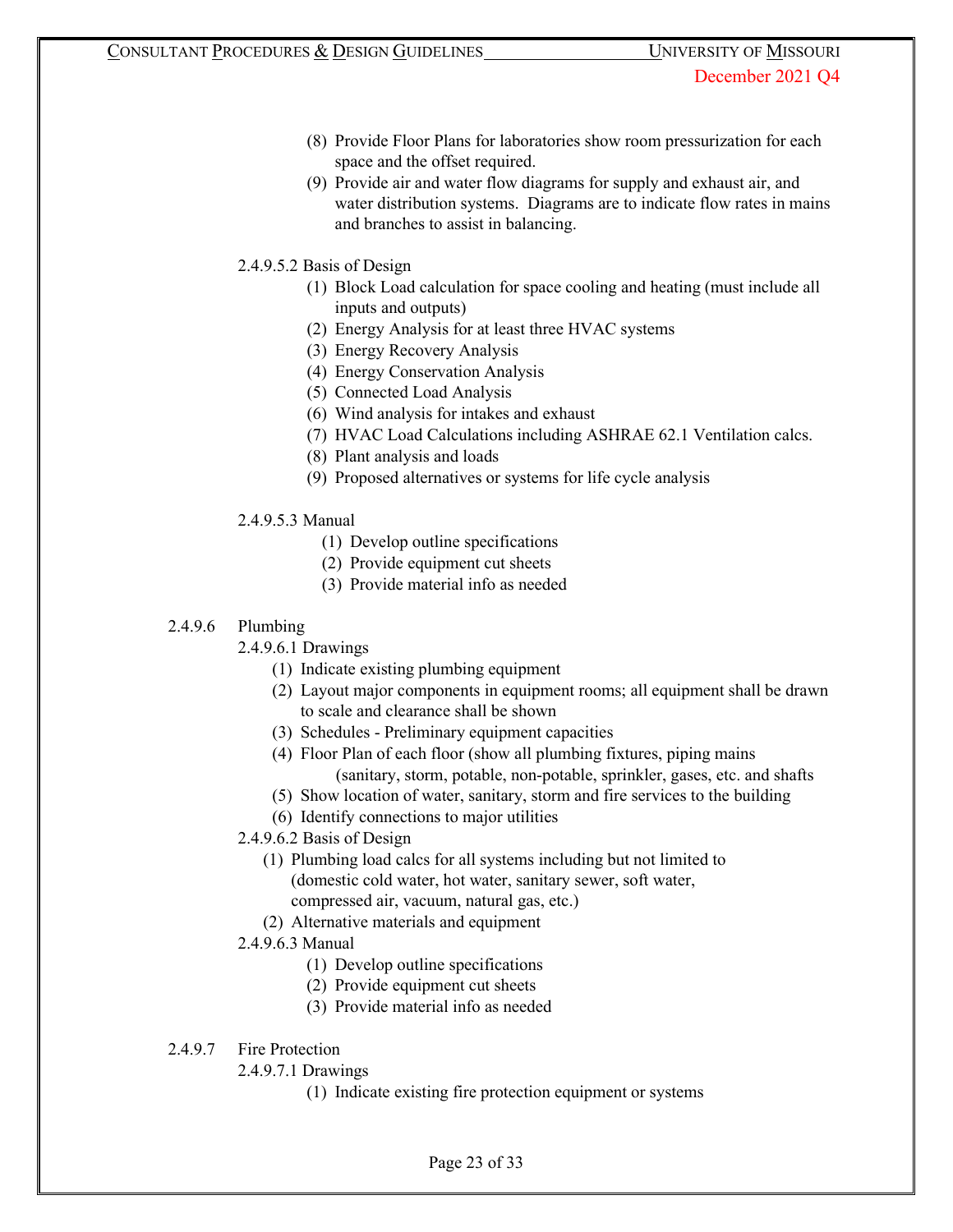- (2) Layout major components in equipment rooms; all equipment shall be drawn to scale and clearance shall be shown
- (3) Floor Plan (each level) showing occupancy hazard classifications and coverage requirement
- (4) Show all fire mains and standpipes

# 2.4.9.7.2 Basis of Design

- (1) Water flow test data
- (2) Description of system(s)
- (3) Hydraulic Calculation for system sizing
- (4) Alternative materials or equipment

# 2.4.9.7.3 Manual

- (1) Develop outline specifications
- (2) Provide equipment cut sheets
- (3) Provide material info as needed

# 2.4.9.8 Electrical

- 2.4.9.8.1 Drawings
	- (1) Indicate transformer location
	- (2) Demolition Plans Show floor plan of each floor with all required demolition.
		- (2) Layout major components of the existing systems including power, emergency power, communications and fire alarm systems. All equipment shall be drawn to scale and clearance shall be shown.
		- (3) Layout major components of new systems including power, communications and fire alarm systems. All equipment shall be drawn to scale and include required clearances.
		- (4) Floor Plan of each level showing power receptacles, J-boxes, occupancy sensors, exit lights, fire alarm devices
		- (5) Floor Plan of each level showing exit lights and fire alarm devices
		- (6) Floor Plan of each level showing telecom
		- (7) Ceiling Plan of each level showing light fixtures
		- (8) Provide single line electrical distribution diagrams showing primary service to substations and secondary service to distribution switchboards, motor control center, and panel boards for power and lighting. Show all conduit sizes and the size and number of conductors. Provide for both existing and new electrical system
		- (9) One line riser diagram of Fire Alarm System
		- (10) Light fixture schedule
		- (11) Indicate the point of connection to external utilities, i.e., high voltage, telephone, and signal systems.
- 2.4.9.8.2 Basis of Design
	- (1) Electrical Plant Analysis including all load calculations
	- (2) Criteria for lighting used and lighting Photometrics for all spaces (3) Criteria for electrical system
		- (4) Proposed alternatives or systems for life cycle analysis
		- (5) Alternative materials and equipment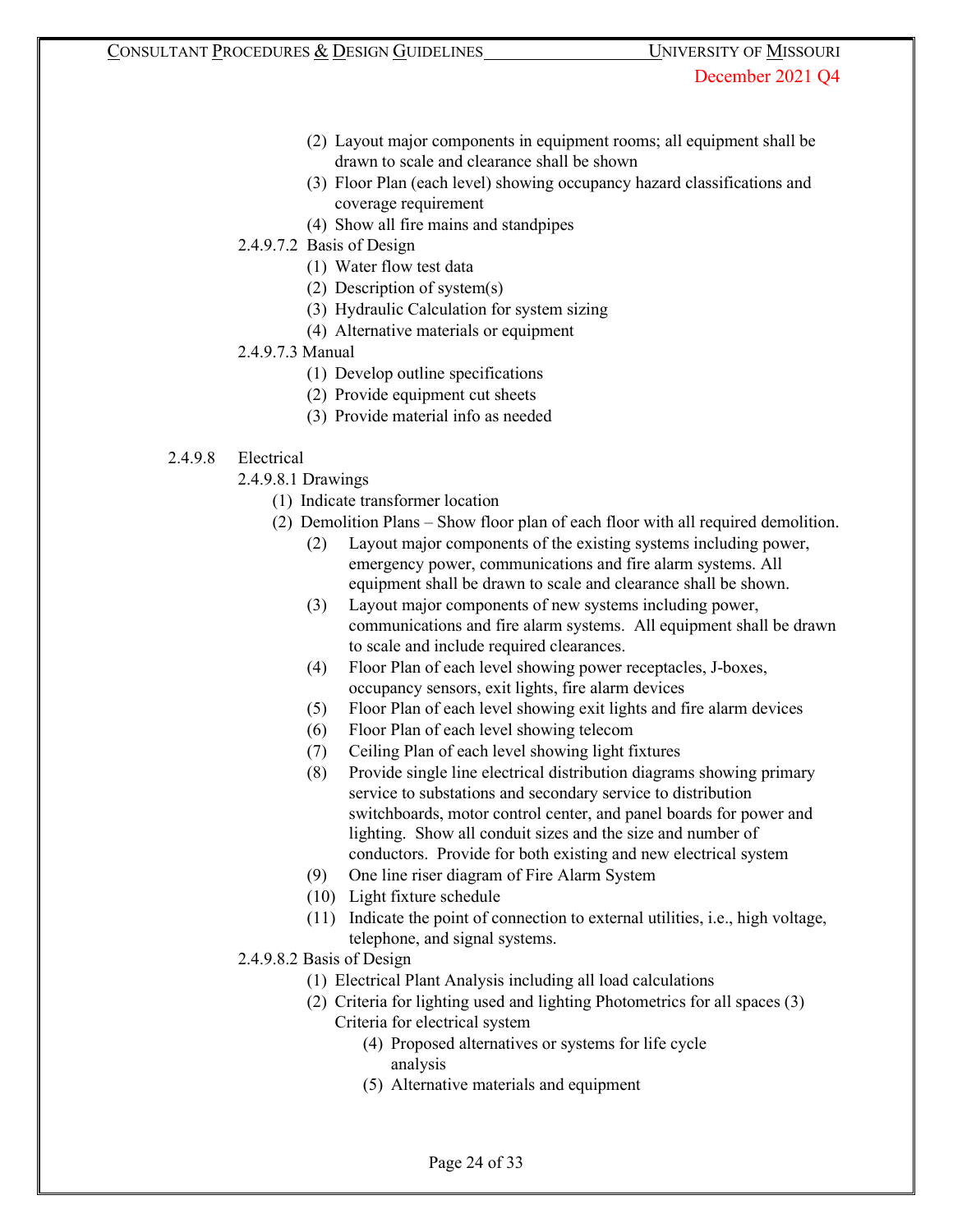2.4.9.8.3 Manual

- (1) Develop outline specifications
- (2) Provide equipment cut sheets
- (3) Provide material info as needed

2.4.9.9 Energy Analysis

2.4.9.9.1 Building Envelop Analysis

- (1) Recommendations for overall building envelop
	- (2) Review of thermal vapor flow and moisture
		- (3) Recommendation for vapor barriers
		- (4) Recommendation for vapor isolation
			- (5) ASHRAE 90.1 analysis
- 2.4.9.9.2 Energy Study
	- (1) ASHRAE 90.1 HVAC calculations
	- (2) ASHRAE 90.1 Electrical Calculations
- 2.4.9.10 Cost Provide Cost analysis in the Basis of Design
	- 2.4.9.10.1 Submit a written quantitative estimate of construction developed from the completed design development plans and outline specifications.
	- 2.4.9.10.2 Break down the construction estimate into the major architectural, civil, structural, mechanical, and electrical building components by labor and material for major divisions of work.
	- 2.4.9.10.3Show estimated contractor overhead and profit, unit costs applied and materials and labor quantities.
	- 2.4.9.10.4 Include and identify your design contingency.

2.4.9.11 Schedule – Provide schedule in the Basis of Design

2.4.9.11.1 See Basis of Design for Schedule Requirements

## **2.4.10 CONSTRUCTION DOCUMENT SUBMITTAL (100%)**

For the 100% Construction Document Submittal, all documentation must be 100% complete, be coordinated with similar activities in other disciplines and address all remarks from previous submittals. The agreement may require additional Construction Document submittals at 50%, 75%, etc. Those documents must be completed to the percentage indicated.

The following is the basis for the 100% Construction Document Submission. The Project Manager may require additional information or may waive some of these requirements based on the scope of the project:

#### 2.4.10.1 Code

2.4.10.1.1 Drawings

(1) Show info listed in the Code Compliance Report (section 2.4.2.9) including fire walls, fire areas, smoke zones, travel distance, area of refuge, etc.

2.4.10.1.2 Basis of Design

(1) Provide Code Compliance Report as required in Section 2.4.2.9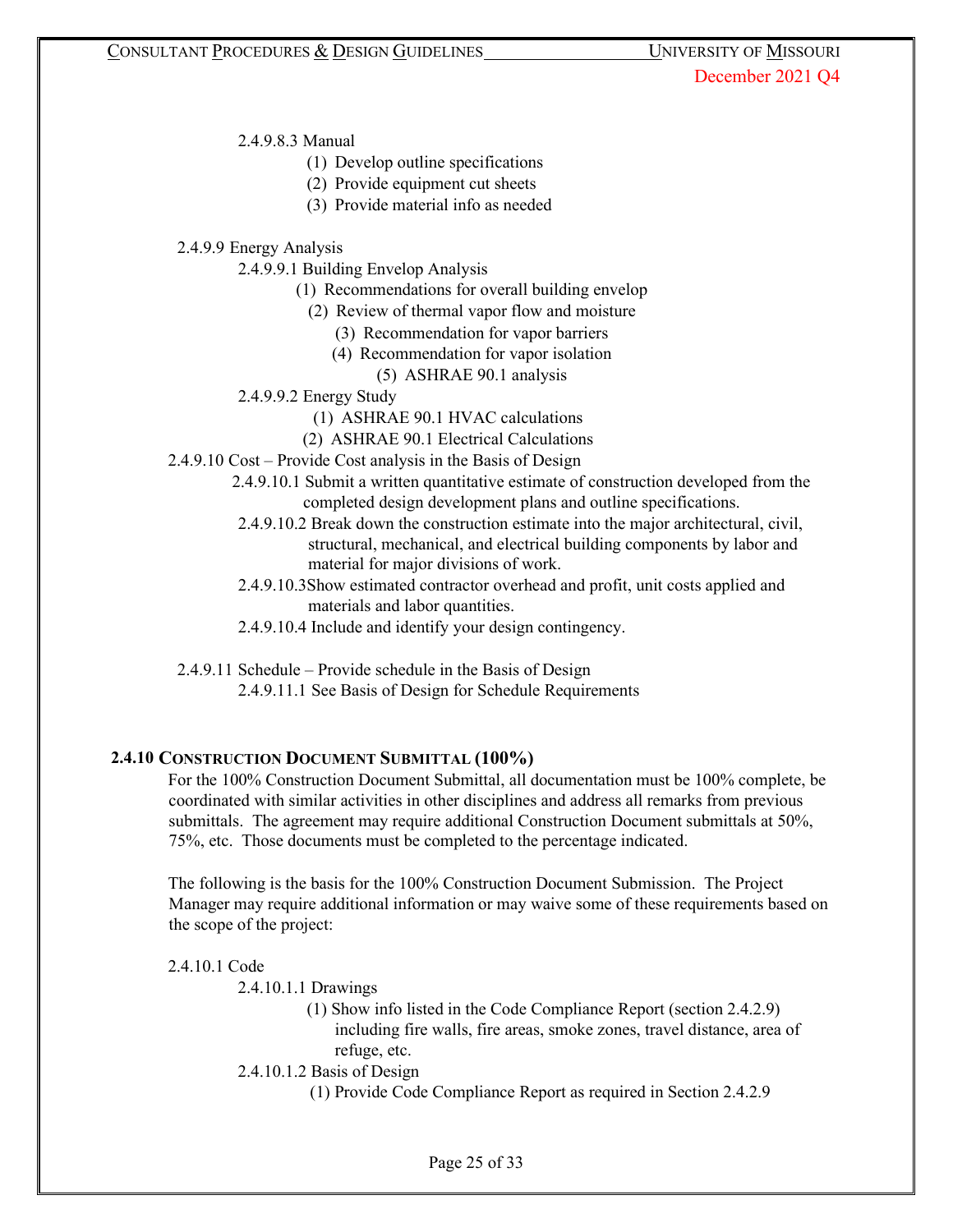2.4.10.2 Site/Landscape

2.4.10.2.1 Drawings

- (1) Existing Site Plan
	- a. Major Landscaping
	- b. Site Features and conditions (Existing contours, easements, setbacks, utilities, etc.)
	- c. Pave Surfaces (Streets, Sidewalks, etc)
	- d. Existing Buildings
	- e. Other Elements
- (2) New Site Plan
	- a. Existing site Information
	- b. Building Footprint and elevations
	- c. Contours
	- d. Key Design Elements
	- e. Major landscaping
	- f. Drainage and grading Plan
	- g. Vehicular access routes
	- h. Pedestrian access routes
	- i. Service Areas
	- j. Project Limits/Phasing
	- k. Site Access per ADA Standards
	- l. Parking
	- m. Project construction limits, construction fencing, and contractor access will be clearly shown on the site plan drawings. Included will be any required tree protection
- (3) Demolition Plan
	- a. Erosion Control Measures
	- b. Tree Protection
	- c. Structures
- (4) Landscape Plan and Details
- (5) Utility Plan and Details (6) Profiles of all utilities and roads
- (7) Details Utilities, Paving, etc.
- 2.4.10.2.2 Basis of Design
	- (1) Final Scope
	- (2) Analysis/Description of Design Solutions
	- (3) Site Utilities Design Calculations for all site utilities
	- (4) Storm Water Management Report
	- (5) Erosion Control Report
	- (6) Site Lighting Photo Metrics and Calculations
	- (7) Alternative materials, systems, and equipment
- 2.4.10.2.3Manual
	- (1) Detailed Specifications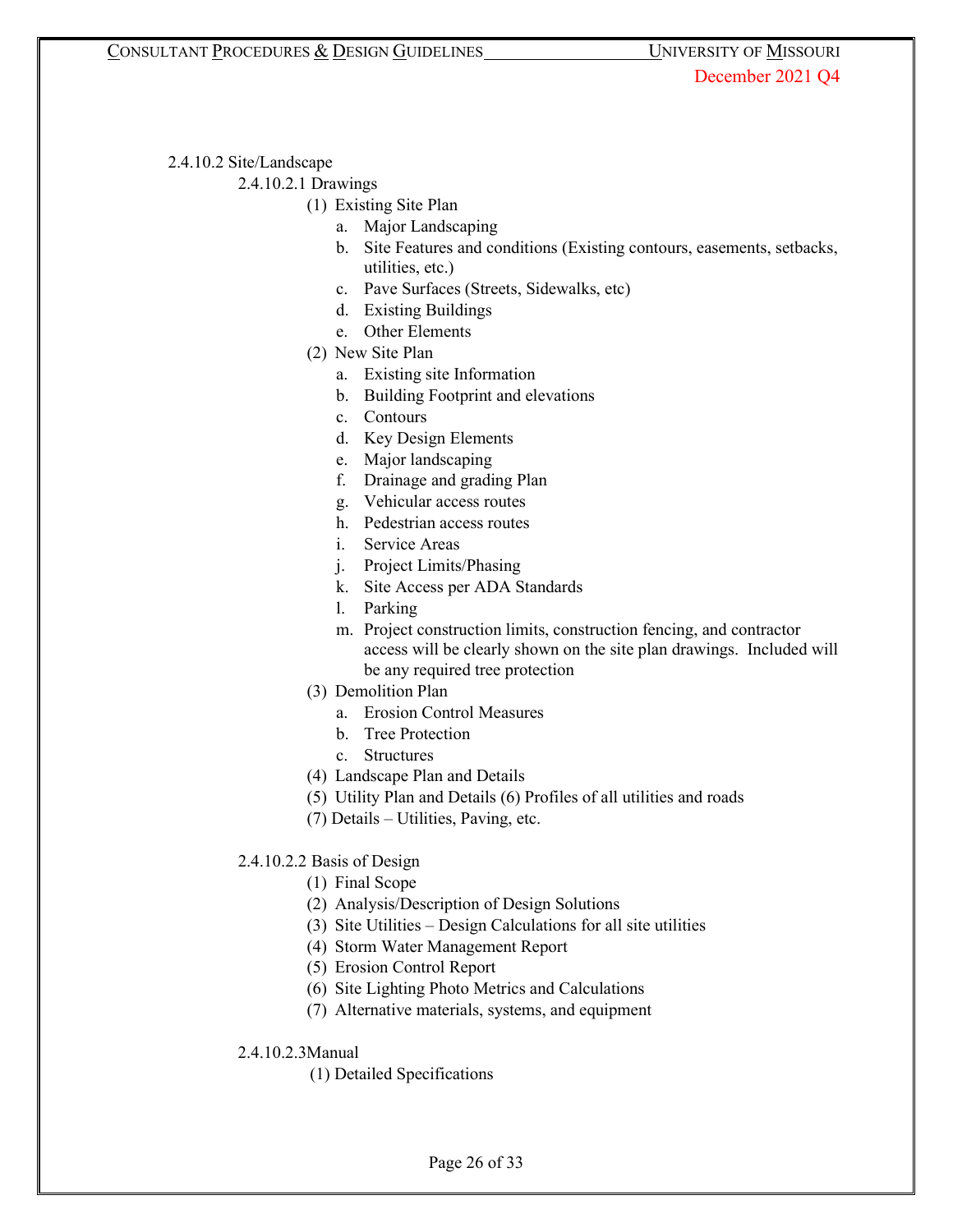# 2.4.10.3 Architectural

2.4.10.3.1 Drawings

- (1) Dimensioned Floor Plan of each level with structural grid (Including room names, dimensions, floor elevation, mechanical rooms, electrical room, telecom rooms, shafts, partition locations, janitor closets, vertical transportation, etc. All fire walls, smoke zones etc shall be shown.)
- (2) Provide a Demolition Plan for each floor showing work to be removed. For roof demolition plan identify existing components and methods of attachment – provide photos of existing conditions.
- (3) Roofing Plans shall include all features and elements of the roof. Show all new and/or existing drains, indicate slope [high to low] with direction arrows, show all new or existing equipment, show all significant roof penetrations and structures, show roof access, and roofing sections identifying all materials. On reroofing projects, clearly indicate items to be demolished and/or removed, existing materials to remain and new materials and construction. The following items should be shown on the roof plans, accurately located, and drawn to scale. a. Mechanical units, exhaust fans, vents
	- b. Piping, conduit, and related supports
	- c. Roof walkways, screens, hatches, and ladders.
	- d. Roof drains, overflow drains, and scuppers
	- e. Miscellaneous penetrations
	- f. Expansion joints and area divided curbs
	- g. Gutters and downspouts
	- h. Valley, ridges, saddles and crickets
- (4) Roof Plan Details shall include complete details of roof system and components:
	- a. Each roof perimeter condition
	- b. Each penetration condition, including vent flashing
	- c. Each roof-related sheet metal fabrication
	- d. Equipment curbs, skylight curbs, and roof hatches
	- e. Roof expansion joints and area dividers
	- f. Piping  $&$  equipment supports $\setminus$
	- g. Typical roof drain and overflow drain including sumps and flashings
	- h. Scuppers
	- i. Flashing details including roof deck and wall substrate and other adjacent materials; insulation including separate layers and vapor retarders; roof and flashing membrane; cant strips; flashing attachment; counterflashing and reglets; sealants; wood nailers and blocking, including adequate attachment
- (5) Reflected Ceiling Plan for each Floor Show ceiling grid layout, coffers, drop soffits and changes in height, light fixtures, HVAC diffusers, sprinklers, speakers, smoke detectors, etc.
- (6) Interiors
	- a. Indicate Materials and Finishes
	- b. Details of interior and exterior doors, windows, toilet partitions, etc.
- (7) Schedules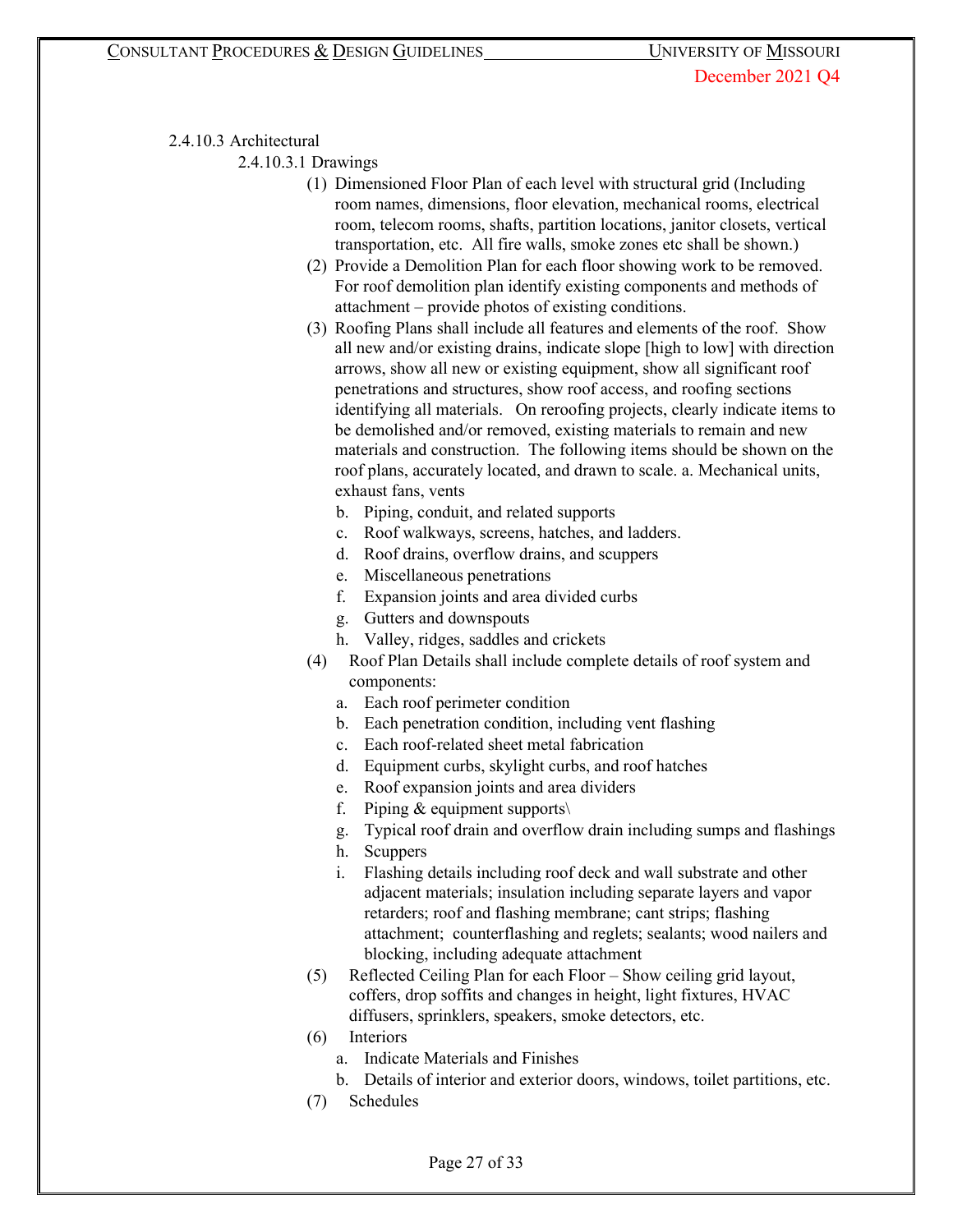- a. Finish Schedule- Indicate finishes for all spaces including textures, colors, etc., give ceiling heights for each space, use university assigned room numbers
- b. Door Schedules give location, type, size , material, hardware information, and fire rating
- c. Window Schedule Type, size, material, lintel requirements, and elevation of each window
- (8) Building Exterior Elevations
	- a. Indicate surface material for all areas
	- b. Indicate finish grades
	- c. Demonstrate building accessibility
	- d. Indicate floor elevations above and below grade
	- e. Indicate any significant site features in close proximity to the building.
	- f. Indicate all expansion and control joints
	- g. Indicate any exterior equipment
	- h. Show all stairs, ramps, railings, etc.
	- i. Existing and new work clearly identified
- (9) Interior Elevations
	- a. Building Interior elevations of typical spaces, areas of special interest, and areas of special complexity.
- (10) Building Sections
	- a. Minimum of one longitudinal and one transverse section
	- b. Floor elevations
	- c. Floor to floor dimensions
	- d. Indicate ceilings in proper relation to floors
	- e. Method and extent of insulating exterior envelope
	- f. Wall sections (at windows, solid walls, parapets, finished grades and footings, etc.)
	- g. Stairways
	- h. Elevators
- i. Utility coordination cross sections for all congested areas
- 2.4.10.3.2 Basis of Design Report
	- (1) Area Analysis
	- (2) Gross Area Tabulations for net and gross design areas per floor
	- (3) ASHRAE 90.1 Calculations
	- (4) Provide narrative report discussing major design features (reroof)
	- (5) Alternative materials, systems, and equipment
- 2.4.10.3.3 Manual
	- (1) Detailed Specifications
- 2.4.10.4 Structural
	- 2.4.10.4.1 Drawings Structural Drawings shall provide complete details of all structural components so that no additional structural design will be required for the preparation of the shop drawings except for standard connection details and fabrication calculations.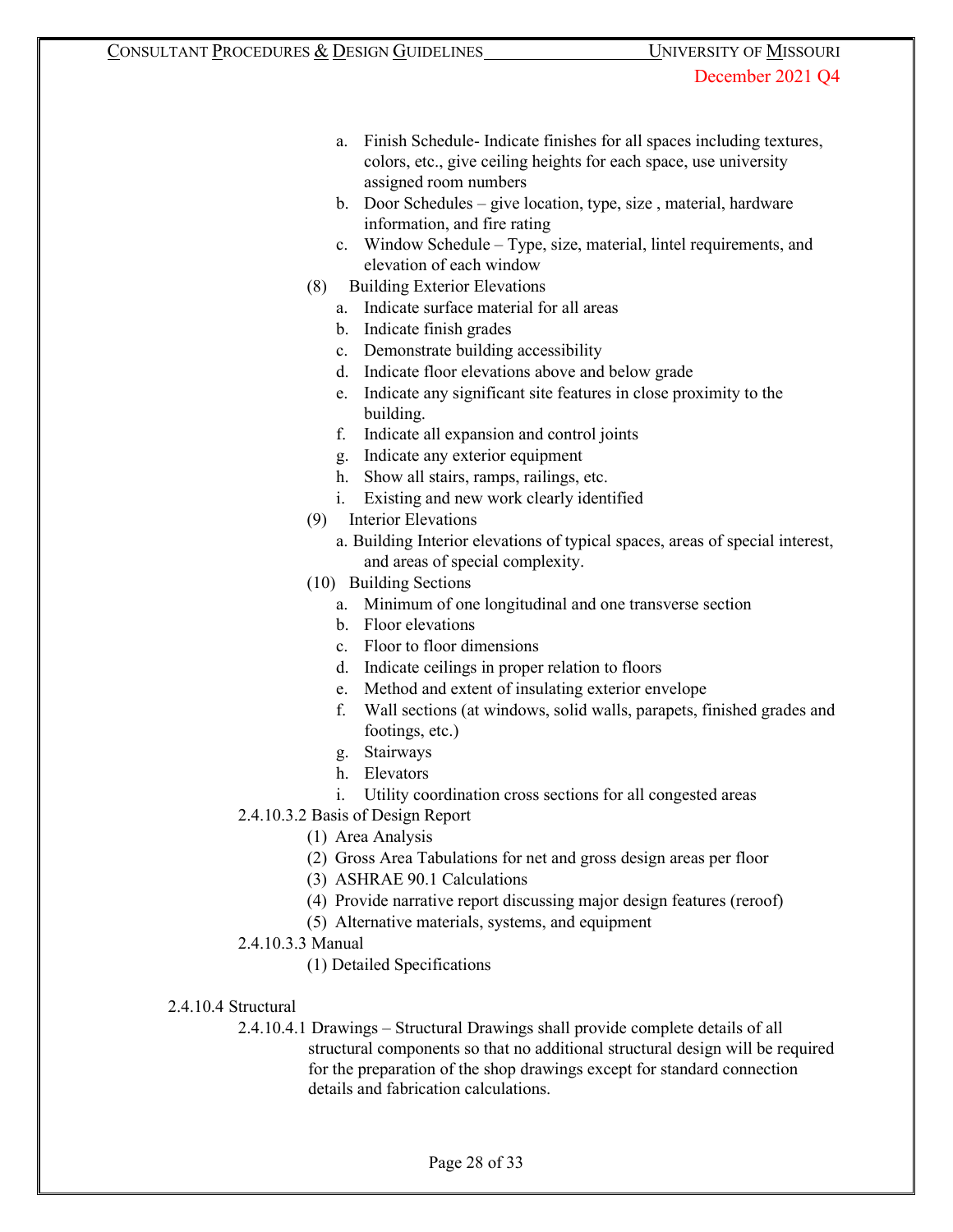- (1) Structural Floor Plans, each level and Roof Framing Plan
	- a. Fixed Colum reference lines
	- b. Basic Structural system and dimensions
		- c. Bearing Walls
		- d. Major bracing locations
		- e. Indicate typical bay dimension
		- f. Sizing of major components
	- g. Identify all framing members Girders, beams, joists
- (2) Structural Foundation Design
	- a. Footings
	- b. Foundation Walls
	- c. Grade Beams
- (3) Sections
	- a. Typical sections of floor and roof systems, identify materials, thickness, depths, etc. Provide appropriate details to define structure.
- (4) Details
	- a. Typical details for openings in floors, walls with limitations clearly noted
	- b. Foundation Details
	- c. Typical framing details
	- d. Sub drainage
	- e. Waterproofing
- 2.4.10.4.2 Basis of Design
	- (1) Describe existing conditions of the structural system for existing buildings.
	- (2) Describe the structural system for new buildings
	- (3) Provide Live Loads, Wind Loads and Seismic Criteria used for structural design
	- (4) Provide design bearing/support capacity (soil bearing, pile capacity, caisson capacity) for foundation system geo-tech design criteria for shallow and deep foundations and earth structures (5) Provide material info as needed
- 2.4.10.4.3 Manual
	- (1) Detailed specifications
- 2.4.10.5 Mechanical

# 2.4.10.5.1 Drawings

- (1) Indicate existing mechanical equipment and all required demolition
- (2) Demolition Plan for each floor showing all required demolition
- (3) Indicate service mains, including steam, return, hot water, chilled water, condenser water, etc.
- (4) Equipment rooms all equipment, ductwork and piping shall be drawn to scale and clearance shall be shown – scale should be no smaller than  $\frac{1}{4}$ " per 1'-0". Include evaluations to ensure adequate space (See design guidelines in Section 3)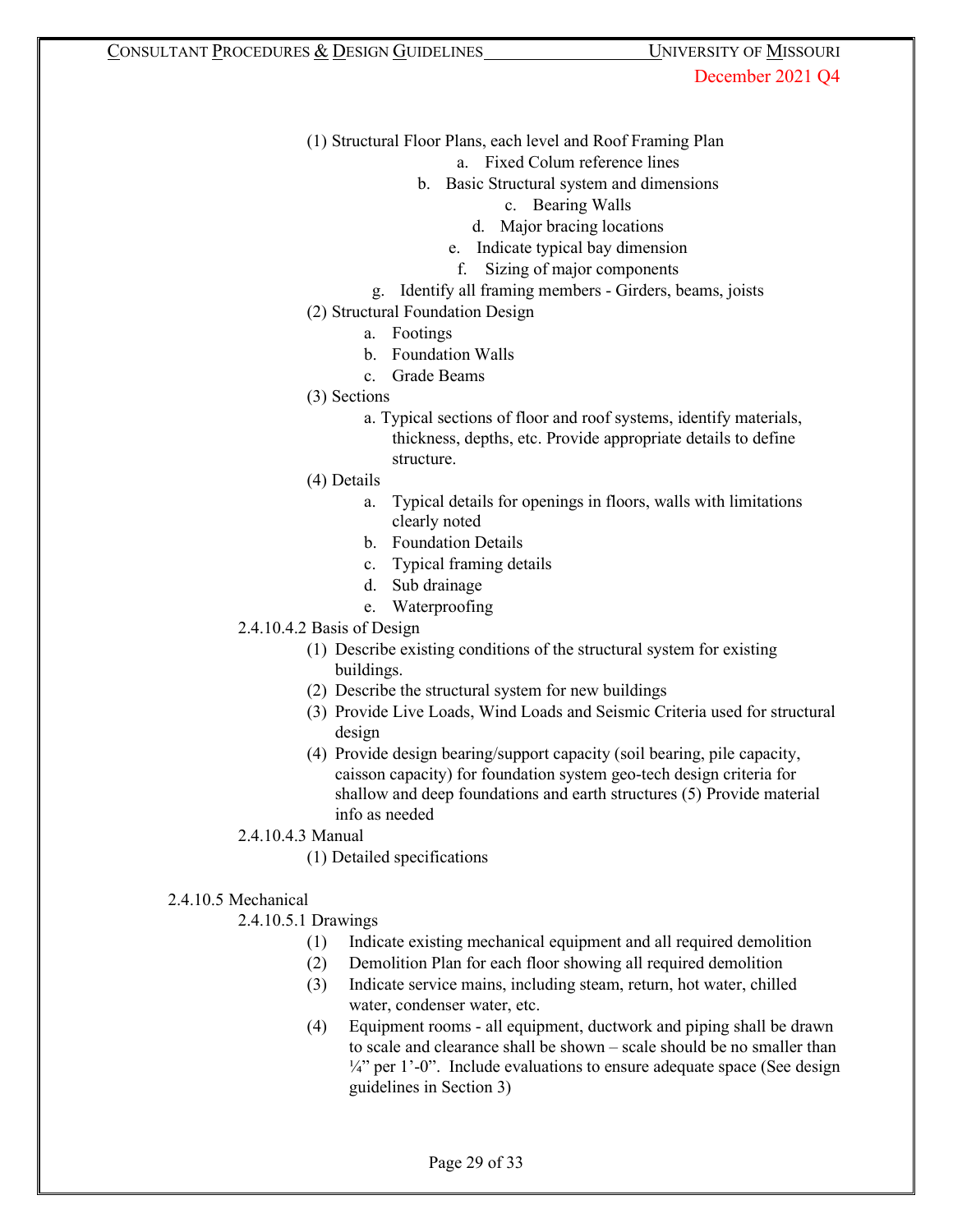- (5) Schedules provide schedules for all mechanical equipment, steam traps, air devices, etc, showing sizes, capacities, HP, CFM, electrical characteristics, locations, features (see design guidelines in Section 3 for more details on schedules)
- (6) Floor Plan of each level showing all ductwork, ductwork should be drawn double line, terminal boxes, dampers, diffuser and associated CFM
- (7) Floor Plan of each level showing all piping and valves
- (8) Provide Floor Plans for laboratories show room pressurization for each space and the offset required.
- (9) Provide air and water flow diagrams for supply and exhaust air, and all water and/or steam, condensate distribution systems. Diagrams are to indicate flow rates in mains and branches to assist in balancing.
- (10) Control schematics for each type of system, point listing, and sequence of operation
- (11) Provide sections as required (and as requested by the Project Manager) to clearly show the Work in 3 dimensions
- 2.4.10.5.2 Basis of Design
	- (1) HVAC Load Calculations including ASHRAE 62.1 Ventilation calcs. (Must include all inputs and outputs)
	- (2) Plant analysis and loads and connected load analysis
	- (3) Energy analysis for systems requested by the PM
	- (4) Energy recovery analysis
	- (5) Energy conservation analysis
	- (6) Proposed alternatives or systems for life cycle analysis
	- (7) Alternative materials and equipment
	- (8) Provide equipment cut sheets
	- (9) Provide material info as needed
- 2.4.10.5.3 Manual
	- (1) Detailed specifications
- 2.4.10.6 Plumbing

# 2.4.10.6.1 Drawings

- (1) Indicate all existing plumbing equipment and all demolition required
- (2) Demolition Plan for each floor showing all required demolition
- (3) Indicate service mains, including domestic water, fire protection water, sanitary and storm sewer, etc.
- (4) Equipment rooms all equipment, ductwork and piping shall be drawn to scale and clearance shall be shown – scale should be no smaller than  $\frac{1}{4}$ " per 1'-0". Include evaluations to ensure adequate space (See design guidelines in Section 3)
- (5) Schedules provide schedules for all plumbing equipment and fixtures showing sizes, capacities, HP, electrical characteristics, locations, features (see design guidelines in Section 3 for more details on schedules)
- (6) Floor Plan of each level showing all piping, valves, and plumbing fixtures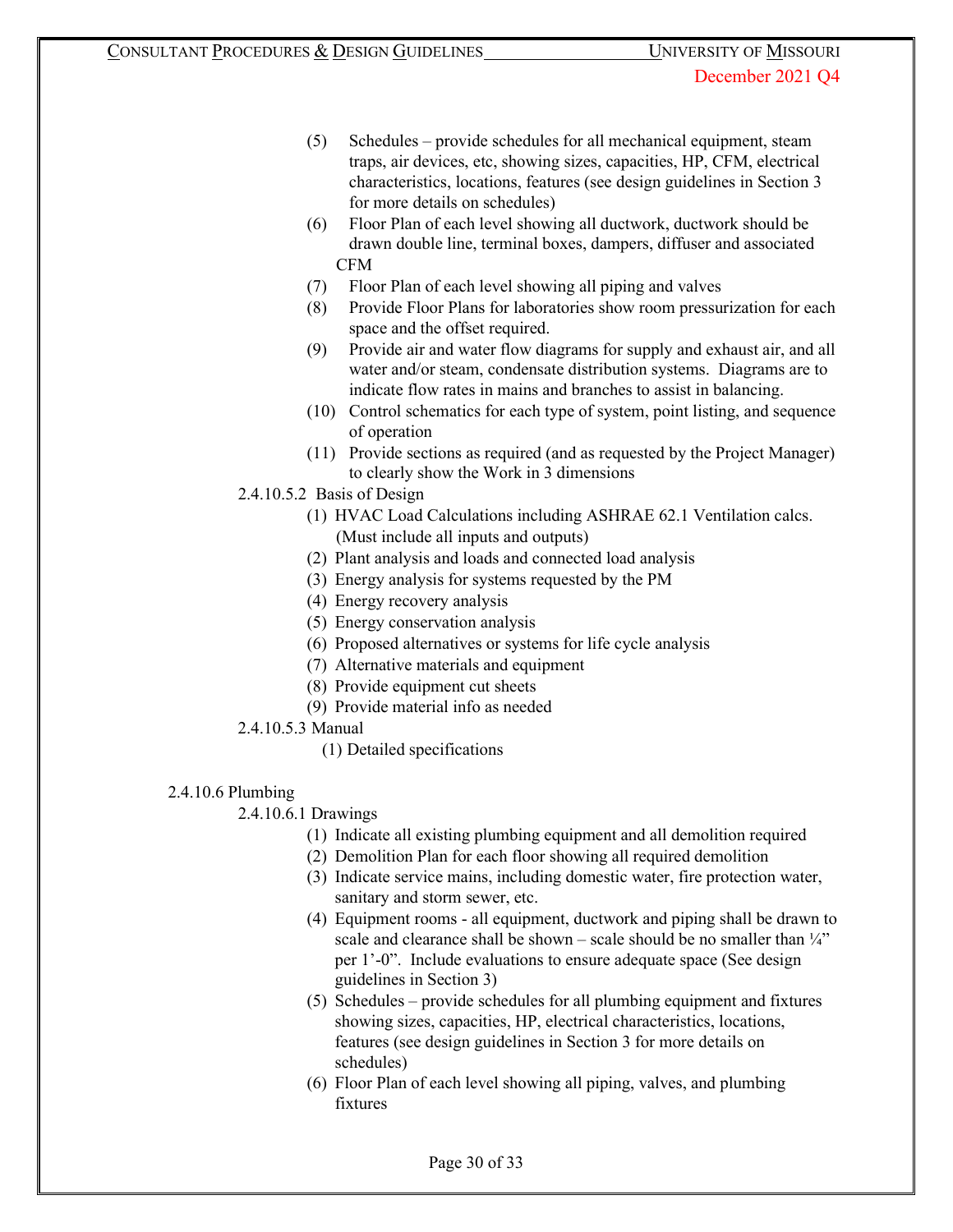- (7) Provide water flow diagrams for water distribution systems. Diagrams are to indicate flow rates in mains and branches to assist in balancing. (8) Provide riser diagrams for potable water, hot water, sanitary sewer (waste and vent), storm sewer, non-potable water, deionized water, compressed air, vacuum, all gas piping systems, etc.
- (9) Provide details of water heaters, heat exchangers showing all piping, valves and accessories.
- 2.4.10.6.2 Basis of Design
	- (1) Plumbing load calcs for all systems including but not limited to (domestic cold water, hot water, sanitary sewer, soft water, compressed air, vacuum, natural gas, etc.)
	- (2) Alternative materials and equipment
	- (3) Equipment cut sheets
- 2.4.10.6.3 Manual
	- (1) Detailed specifications

# 2.4.10.7 Fire Protection

- 2.4.10.7.1 Drawings
	- (1) Indicate existing fire protection equipment or systems
	- (2) Layout all components in equipment rooms; all equipment shall be drawn to scale and clearance shall be shown
	- (3) Floor Plan (each level) showing occupancy hazard classifications and coverage requirement
	- (4) Show all fire mains and standpipes
	- (5) Show location of all valves, flow switches, tamper switch (6) Show drain piping and test location and associated details.
- 2.4.10.7.2 Basis of Design
	- (1) Provide load calculations for system sizing
	- (2) Provide equipment cut sheets
	- (3) Alternative materials or equipment
- 2.4.10.7.3 Manual
	- (1) Detailed specifications

# 2.4.10.8 Electrical

# 2.4.10.8.1 Drawings

- (1) Indicate transformer location
- (2) Demolition Plans Show floor plan of each floor with all required demolition.
- (3) Layout major components of the existing systems including power, emergency power, communications and fire alarm systems. All equipment shall be drawn to scale and clearance shall be shown.
- (4) Layout major components of new systems including power, communications and fire alarm systems. All equipment shall be drawn to scale and include required clearances.
- (5) Power Distribution Plan showing location of incoming service (transformers and primary switches), generators, main switchgear, motor control centers, and panel boards.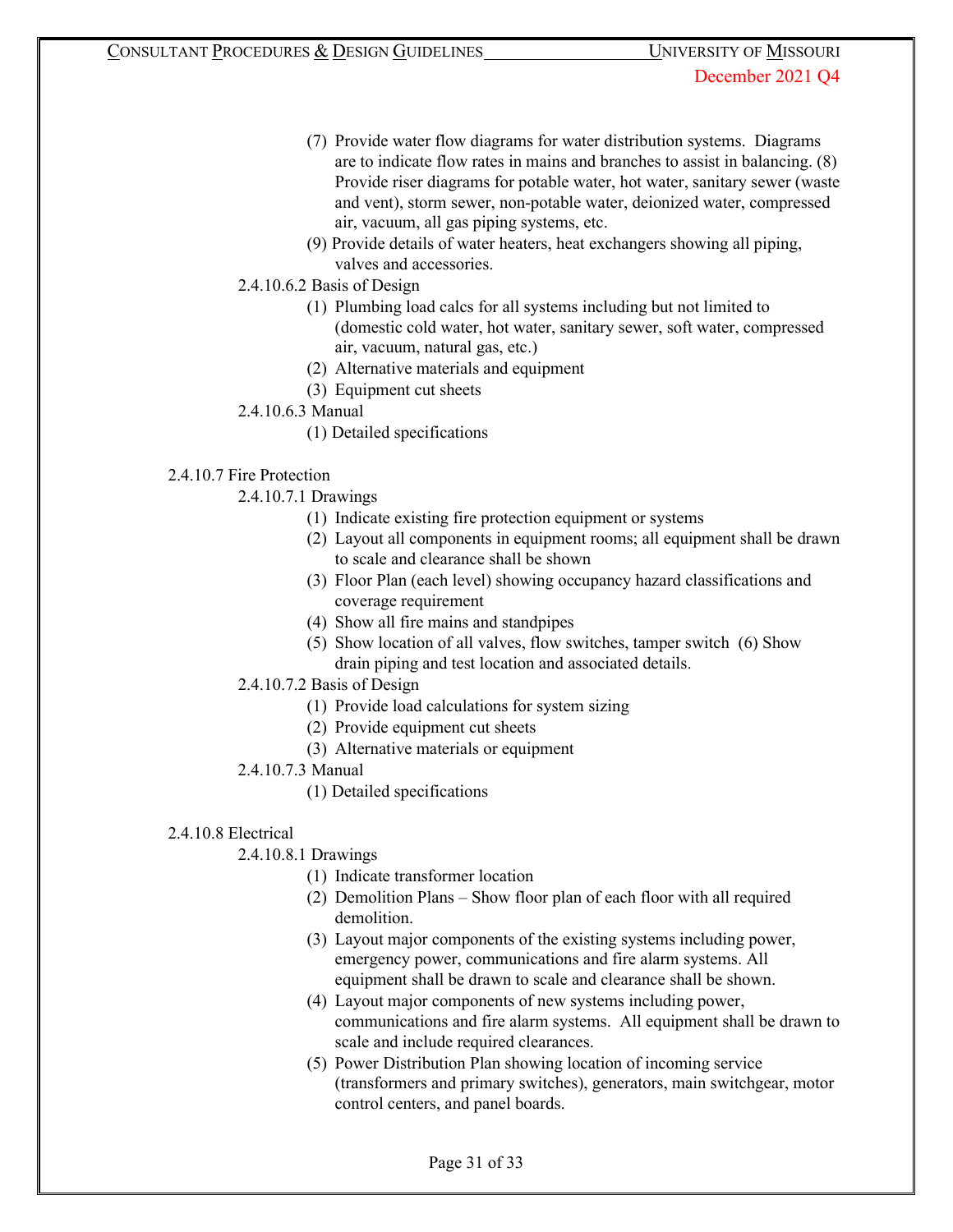- (6) Floor Plan of each level showing power receptacles, J-boxes, occupancy sensors
- (7) Floor Plan of each level showing exit lights and fire alarm devices, control panel and auxiliary panels.
- (7) Floor Plan of each level showing telecom
- (8) Ceiling Plan of each level showing light fixtures
- (9) Provide single line electrical distribution diagrams showing primary service to substations and secondary service to distribution switchboards, motor control center, and panel boards for power and lighting. Show all conduit sizes and the size and number of conductors. Provide for both existing and new electrical system
- (10) One line riser diagram of Fire Alarm System showing all devices including the fire sprinkler flow and tamper switches, etc.
- (11) One line riser diagram for telecom, security and other systems.
- (11) Light fixture schedule include at a minimum: fixture type, lamp and ballast information, reflector, lens and louver information, mounting method, etc.
- (12) Indicate the point of connection to external utilities, i.e., high voltage, telephone, and signal systems.
- (13) Provide Schedules for all panel boards, motor control centers, and distribution panels, main switchgear.
- 2.4.10.8.2 Basis of Design
	- (1) Electrical Plant Analysis including all load calculations
	- (2) Criteria for lighting used and photometric info for all spaces
	- (3) Criteria for electrical system
	- (4) Provide equipment cut sheets
	- (5) Provide material info as needed
- 2.4.10.8.3 Manual
	- (1) Detailed specifications
- 2.4.10.9 Energy Analysis (Include in Basis of Design)

2.4.10.9.1 Building Envelop Analysis

- (1) Recommendations for overall building envelop
	- (2) Review of thermal vapor flow and moisture
		- (3) Recommendation for vapor barriers
		- (4) Recommendation for vapor isolation
			- (5) ASHRAE 90.1 analysis
- 2.4.10.9.2 Energy Study
	- (1) ASHRAE 90.1 HVAC calculations
	- (2) ASHRAE 90.1 Electrical Calculations
- 2.4.10.10 Cost Provide Cost analysis in the report Basis of Design
	- 2.4.10.10.1 Submit a written detailed estimate of construction developed from the completed plans and specifications.